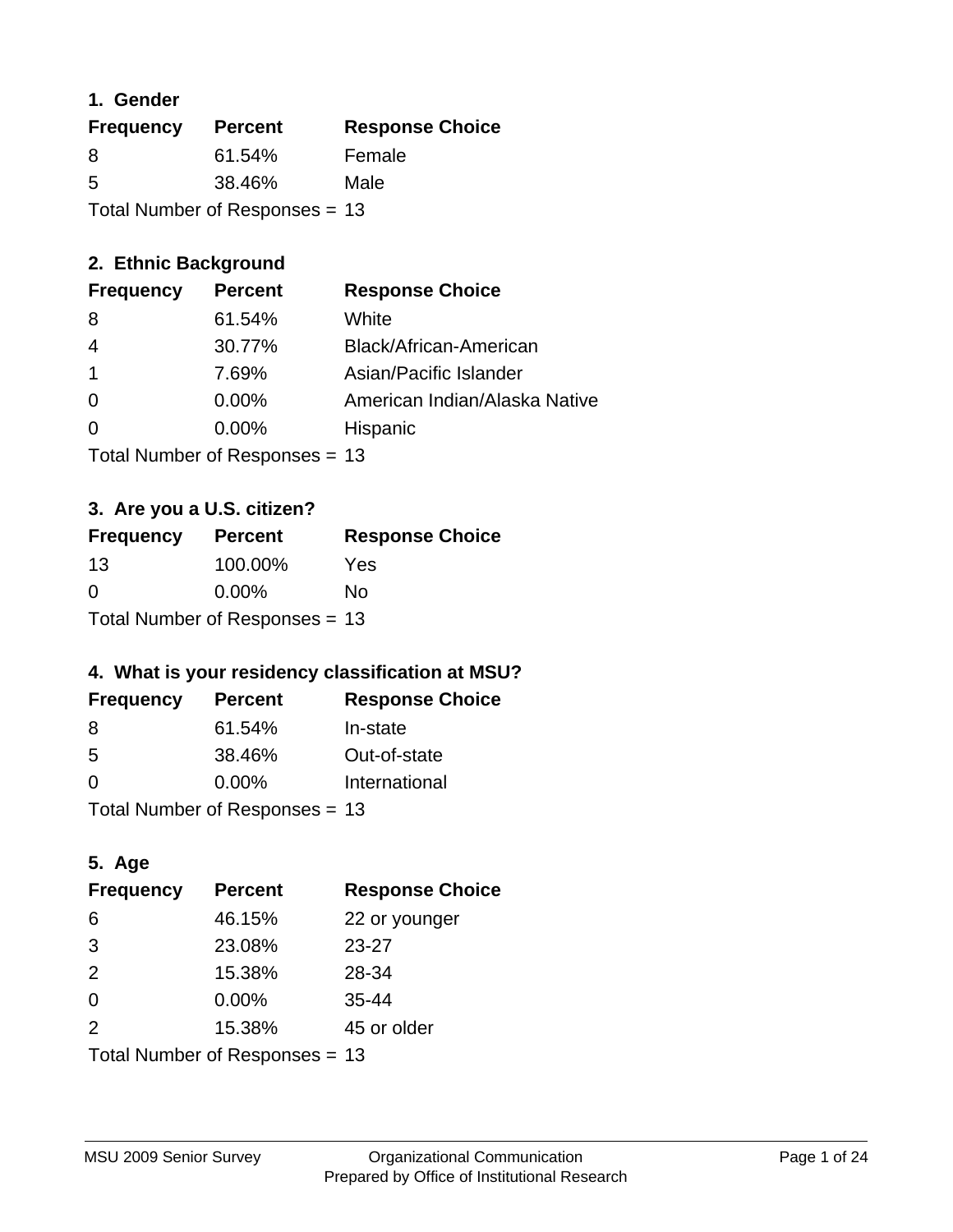**6. Has either of your parents received a bachelor's degree?**

| <b>Frequency</b>                 | <b>Percent</b> | <b>Response Choice</b> |
|----------------------------------|----------------|------------------------|
| 5                                | 38.46%         | Yes                    |
| 8                                | 61.54%         | Nο                     |
| Total Number of Responses $= 13$ |                |                        |

# **7. Has either of your parents received a degree from Murray State?**

| <b>Frequency</b> | <b>Percent</b> | <b>Response Choice</b> |
|------------------|----------------|------------------------|
|                  | 7.69%          | Yes                    |
| 12               | 92.31%         | No.                    |

Total Number of Responses = 13

# **8. What was your original entry status to MSU?**

| <b>Frequency</b> | <b>Percent</b>                   | <b>Response Choice</b>                           |
|------------------|----------------------------------|--------------------------------------------------|
| 7                | 53.85%                           | Freshman                                         |
| 5                | 38.46%                           | Transfer from community college/technical school |
| $\mathbf{1}$     | 7.69%                            | Transfer from 4-yr institution                   |
|                  | Total Number of Responses $= 13$ |                                                  |

#### **9. If transfer student, how many credits were transferred?**

| <b>Frequency</b>           | <b>Percent</b> | <b>Response Choice</b> |
|----------------------------|----------------|------------------------|
|                            | 12.50%         | 12 or fewer            |
|                            | 12.50%         | $13 - 30$              |
|                            | 12.50%         | $31 - 60$              |
| -5                         | 62.50%         | Over <sub>60</sub>     |
| Total Number of Deepersoon |                |                        |

Total Number of Responses = 8

# **10. If transfer student, approximately what percent of your University Studies (general education) classes did you take at Murray State?**

| <b>Frequency</b>                | <b>Percent</b> | <b>Response Choice</b> |
|---------------------------------|----------------|------------------------|
| 3                               | 42.86%         | Under 25%              |
| $\mathcal{P}$                   | 28.57%         | 25-49%                 |
| $\overline{1}$                  | 14.29%         | 50-74%                 |
| 1                               | 14.29%         | 75-100%                |
| Total Number of Responses $= 7$ |                |                        |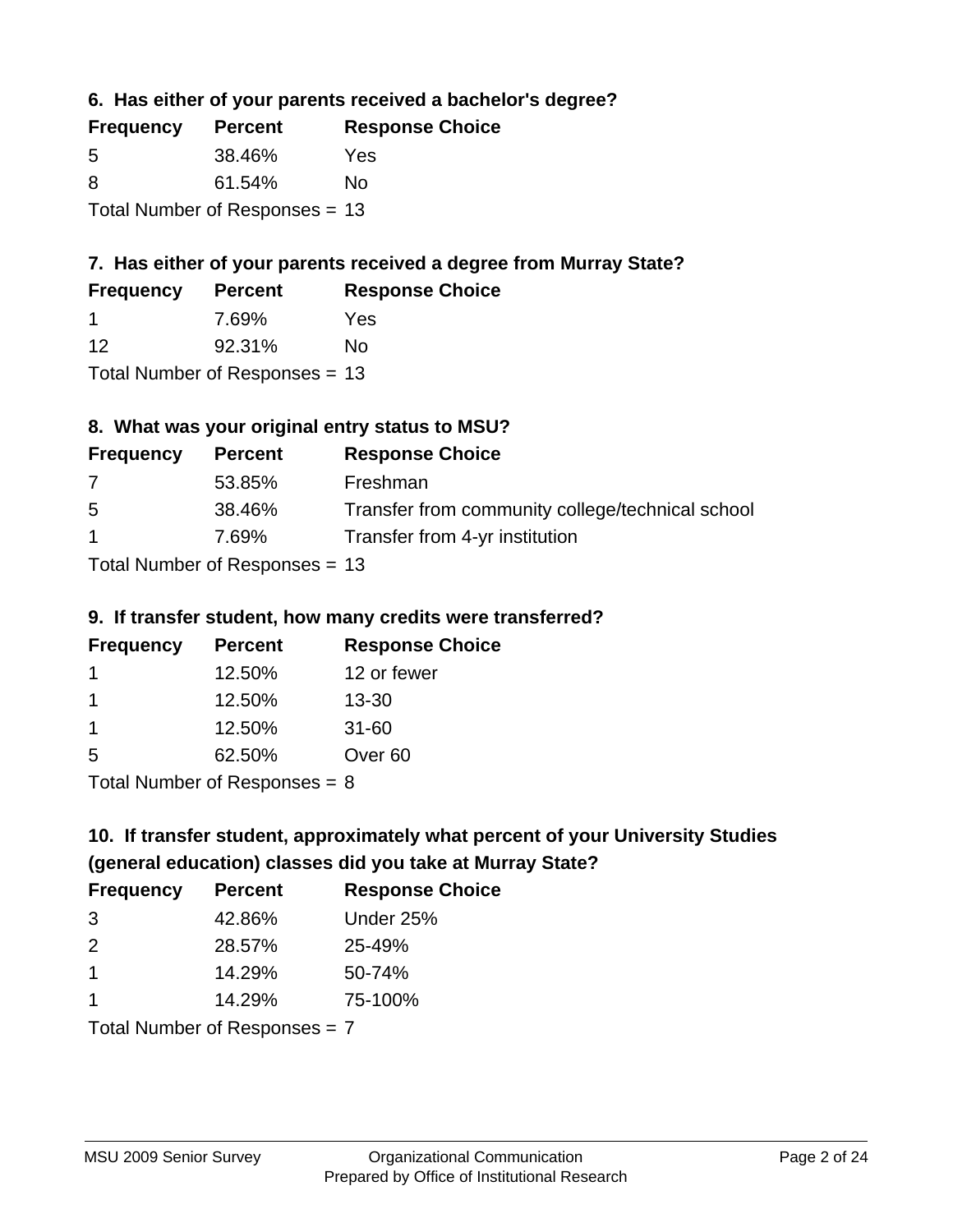#### **11. What has been your attendance status at MSU?**

| <b>Frequency</b>               | <b>Percent</b> | <b>Response Choice</b>     |
|--------------------------------|----------------|----------------------------|
| 13                             | 100.00%        | <b>Primarily full-time</b> |
| 0                              | $0.00\%$       | <b>Primarily part-time</b> |
| Total Number of Responses = 13 |                |                            |

# **12. In which Residential College are you a member?**

| <b>Frequency</b> | <b>Percent</b> | <b>Response Choice</b>            |
|------------------|----------------|-----------------------------------|
| 1                | 8.33%          | Do not know                       |
|                  | 8.33%          | <b>Clark College</b>              |
| 0                | 0.00%          | <b>Elizabeth College</b>          |
| 4                | 33.33%         | <b>Franklin-Springer Colleges</b> |
| 2                | 16.67%         | <b>Hart College</b>               |
| 2                | 16.67%         | <b>Hester College</b>             |
|                  | 8.33%          | <b>Regents College</b>            |
|                  | 8.33%          | <b>Richmond College</b>           |
|                  | 0.00%          | <b>White College</b>              |
|                  |                |                                   |

Total Number of Responses = 12

# **13. Have you ever received any type of Financial Aid while at MSU? (Scholarships, grants, work-study, etc.)**

| <b>Frequency</b> | <b>Percent</b>               | <b>Response Choice</b> |
|------------------|------------------------------|------------------------|
| 11               | 84.62%                       | Yes                    |
| 2                | 15.38%                       | No                     |
|                  | Total Number of Deepensee 42 |                        |

Total Number of Responses = 13

# **14. What degree are you seeking at this time?**

| <b>Frequency</b> | <b>Percent</b>                 | <b>Response Choice</b> |
|------------------|--------------------------------|------------------------|
| 0                | $0.00\%$                       | Associate              |
| 13               | 100.00%                        | <b>Baccalaureate</b>   |
|                  | Total Number of Responses = 13 |                        |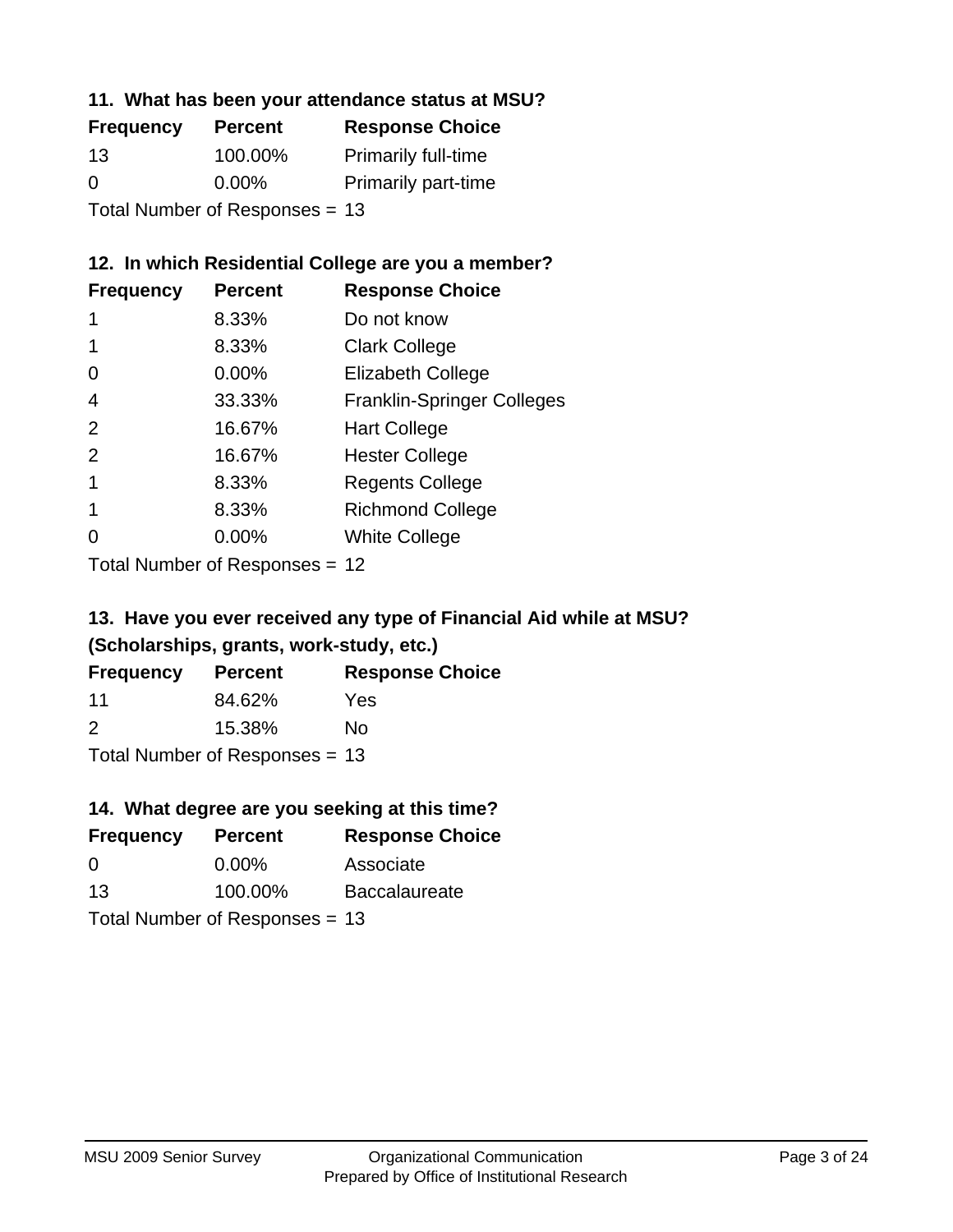**15. How many years will it take you to complete your degree from the point of your initial enrollment in college (including any time at a previous institution)?**

| <b>Frequency</b> | <b>Percent</b> | <b>Response Choice</b> |
|------------------|----------------|------------------------|
| 2                | 15.38%         | Two                    |
| 0                | 0.00%          | <b>Three</b>           |
| $\overline{4}$   | 30.77%         | Four                   |
| $\overline{4}$   | 30.77%         | Five                   |
| $\overline{1}$   | 7.69%          | <b>Six</b>             |
| 2                | 15.38%         | More than six          |
|                  |                |                        |

Total Number of Responses = 13

#### **16. In what range does your grade point average fall?**

| <b>Frequency</b> | <b>Percent</b> | <b>Response Choice</b> |
|------------------|----------------|------------------------|
| $\mathcal{P}$    | 15.38%         | $2.00 - 2.50$          |
| 4                | 30.77%         | $2.51 - 3.00$          |
| 4                | 30.77%         | $3.01 - 3.50$          |
| 3                | 23.08%         | $3.51 - 4.00$          |
|                  |                |                        |

Total Number of Responses = 13

# **They are used to sort the data, and do not appear in this table Questions 17 and 18 relate to department and program information.**

#### **19. For what purpose did you enroll at MSU?**

| <b>Frequency</b> | <b>Percent</b>                 | <b>Response Choice</b>                    |
|------------------|--------------------------------|-------------------------------------------|
| 0                | $0.00\%$                       | To receive an associate degree            |
| 13               | 100.00%                        | To receive a baccalaureate degree         |
| 0                | $0.00\%$                       | To take a few job related courses         |
| $\Omega$         | $0.00\%$                       | To transfer to another college/university |
|                  | Total Number of Responses = 13 |                                           |

# **20. What is the highest degree you eventually hope to receive?**

| <b>Frequency</b> | <b>Percent</b>             | <b>Response Choice</b> |
|------------------|----------------------------|------------------------|
| 0                | $0.00\%$                   | Associate              |
| 5                | 38.46%                     | <b>Baccalaureate</b>   |
| 6                | 46.15%                     | Graduate               |
| 2                | 15.38%                     | Professional           |
|                  | Total Number of Deepersoon |                        |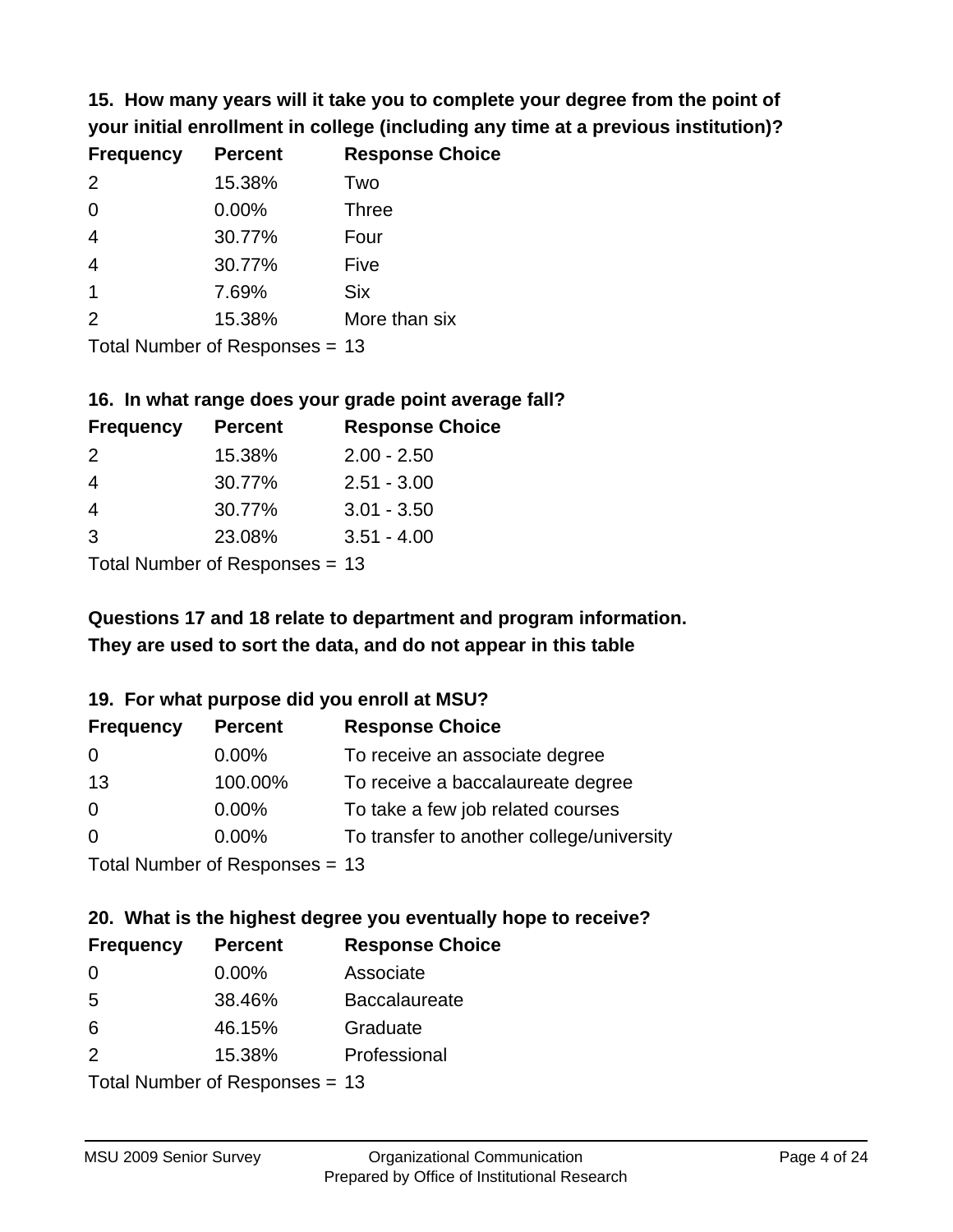#### **21. Which best describes your situation?**

| <b>Frequency</b> | <b>Percent</b> | <b>Response Choice</b>               |
|------------------|----------------|--------------------------------------|
| -5               | 38.46%         | Did not change major/area            |
| 3                | 23.08%         | Did not initially declare major/area |
| -5               | 38.46%         | Changed major/area                   |
|                  |                |                                      |

Total Number of Responses = 13

# **22. While school was in session during the past year, how many hours per week, on average, did you work for pay?**

| <b>Frequency</b> | <b>Percent</b> | <b>Response Choice</b> |
|------------------|----------------|------------------------|
| 3                | 23.08%         | Did not work           |
| 2                | 15.38%         | Worked 1-10 hrs        |
| $\overline{1}$   | 7.69%          | Worked 11-20 hrs       |
| 3                | 23.08%         | Worked 21-30 hrs       |
| 2                | 15.38%         | Worked 31-40 hrs       |
| 2                | 15.38%         | Worked over 40 hrs     |
|                  |                |                        |

Total Number of Responses = 13

#### **23. For the most part, were classes offered at times convenient to you?**

| <b>Frequency</b>               | <b>Percent</b> | <b>Response Choice</b> |  |
|--------------------------------|----------------|------------------------|--|
| 13                             | 100.00%        | Yes                    |  |
| $\Omega$                       | $0.00\%$       | Nο                     |  |
| Total Number of Responses = 13 |                |                        |  |

#### **24. If no, what time would you have preferred?**

| <b>Frequency</b>                | <b>Percent</b> | <b>Response Choice</b> |
|---------------------------------|----------------|------------------------|
| $\Omega$                        | $0.00\%$       | Late afternoon         |
| $\Omega$                        | 0.00%          | Evening                |
| 0                               | $0.00\%$       | Weekend                |
| $\Omega$                        | $0.00\%$       | During the day         |
| Total Number of Responses = $0$ |                |                        |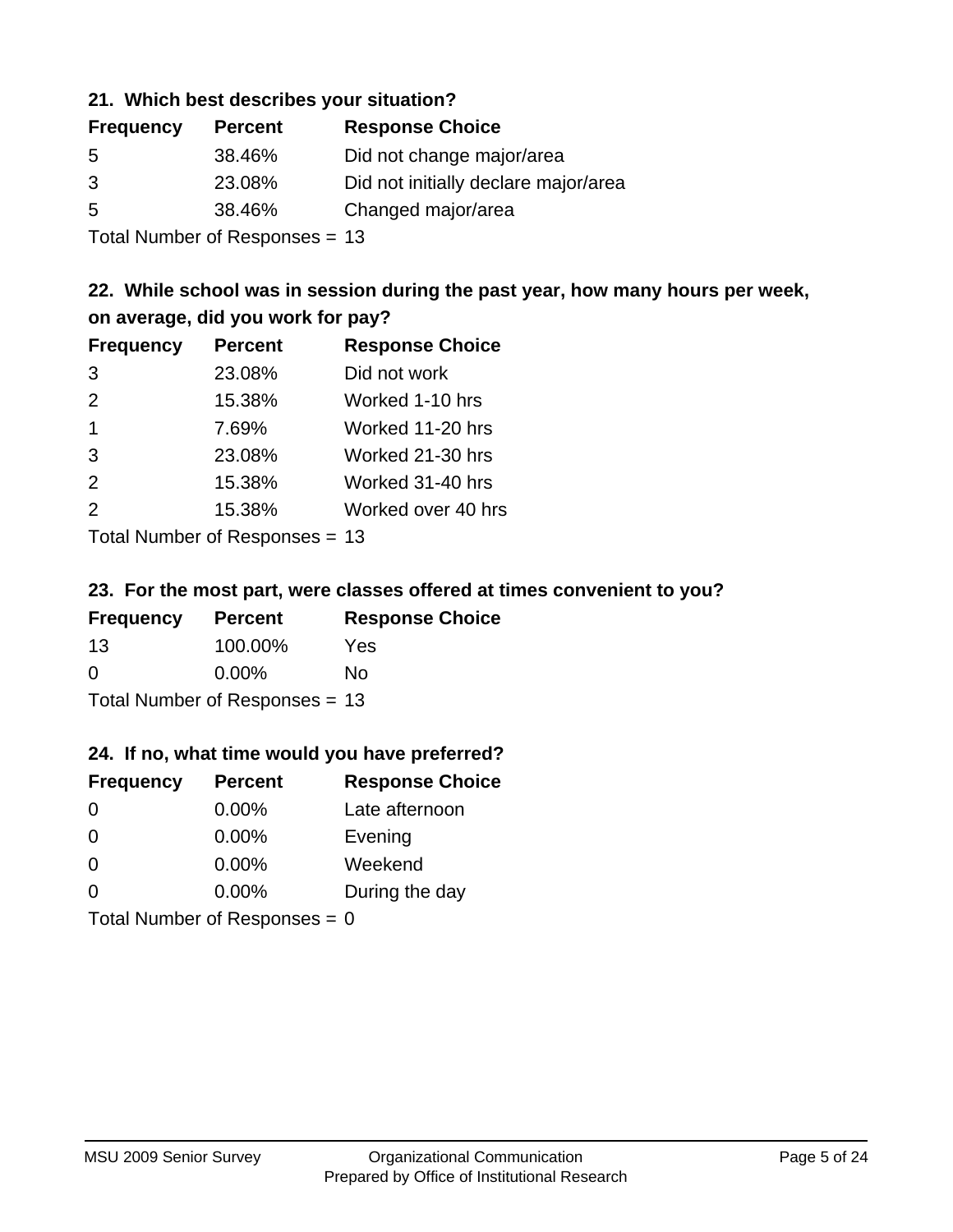# **25. Which best describes the location where you completed the majority of your**

| coursework? |  |
|-------------|--|
|-------------|--|

| <b>Frequency</b> | <b>Percent</b>                 | <b>Response Choice</b> |
|------------------|--------------------------------|------------------------|
| 10               | 76.92%                         | Murray                 |
| 0                | $0.00\%$                       | Paducah                |
| 0                | 0.00%                          | Ft. Campbell           |
| $\overline{0}$   | 0.00%                          | Madisonville           |
| 3                | 23.08%                         | Hopkinsville           |
| 0                | $0.00\%$                       | Henderson              |
| 0                | 0.00%                          | On the Internet        |
| 0                | 0.00%                          | Other                  |
|                  | Total Number of Responses = 13 |                        |

## **26. Did you take any online courses while at Murray State?**

| <b>Frequency</b> | <b>Percent</b>                   | <b>Response Choice</b> |
|------------------|----------------------------------|------------------------|
| 4                | 30.77%                           | Yes                    |
| <u>ှ</u>         | 69.23%                           | Nο                     |
|                  | Total Number of Responses = $13$ |                        |

# **27. Did it take you an extra semester or more to complete degree requirements at Murray State?**

| <b>Frequency</b>               | <b>Percent</b> | <b>Response Choice</b> |  |  |
|--------------------------------|----------------|------------------------|--|--|
| .5                             | 38.46%         | Yes                    |  |  |
| 8                              | 61.54%         | No                     |  |  |
| Total Number of Responses = 13 |                |                        |  |  |

**28. If yes, why did it take you an extra semester or more?**

| <b>Frequency</b> | <b>Percent</b>                 | <b>Response Choice</b>                                       |
|------------------|--------------------------------|--------------------------------------------------------------|
| $\mathbf{1}$     | 20.00%                         | Work obligation limited my enrollment.                       |
| $\mathbf 0$      | $0.00\%$                       | Family obligations limited my enrollment.                    |
| $\overline{0}$   | $0.00\%$                       | Tuition and other costs of attendance limited my enrollment. |
| 3                | 60.00%                         | A decision to change majors added to my requirements.        |
| $\mathbf 0$      | $0.00\%$                       | A required course or courses were not offered.               |
| $\mathbf 0$      | $0.00\%$                       | Credits were lost transferring to Murray State.              |
| $\mathbf{1}$     | 20.00%                         | Other                                                        |
|                  | Total Number of Poenances $-5$ |                                                              |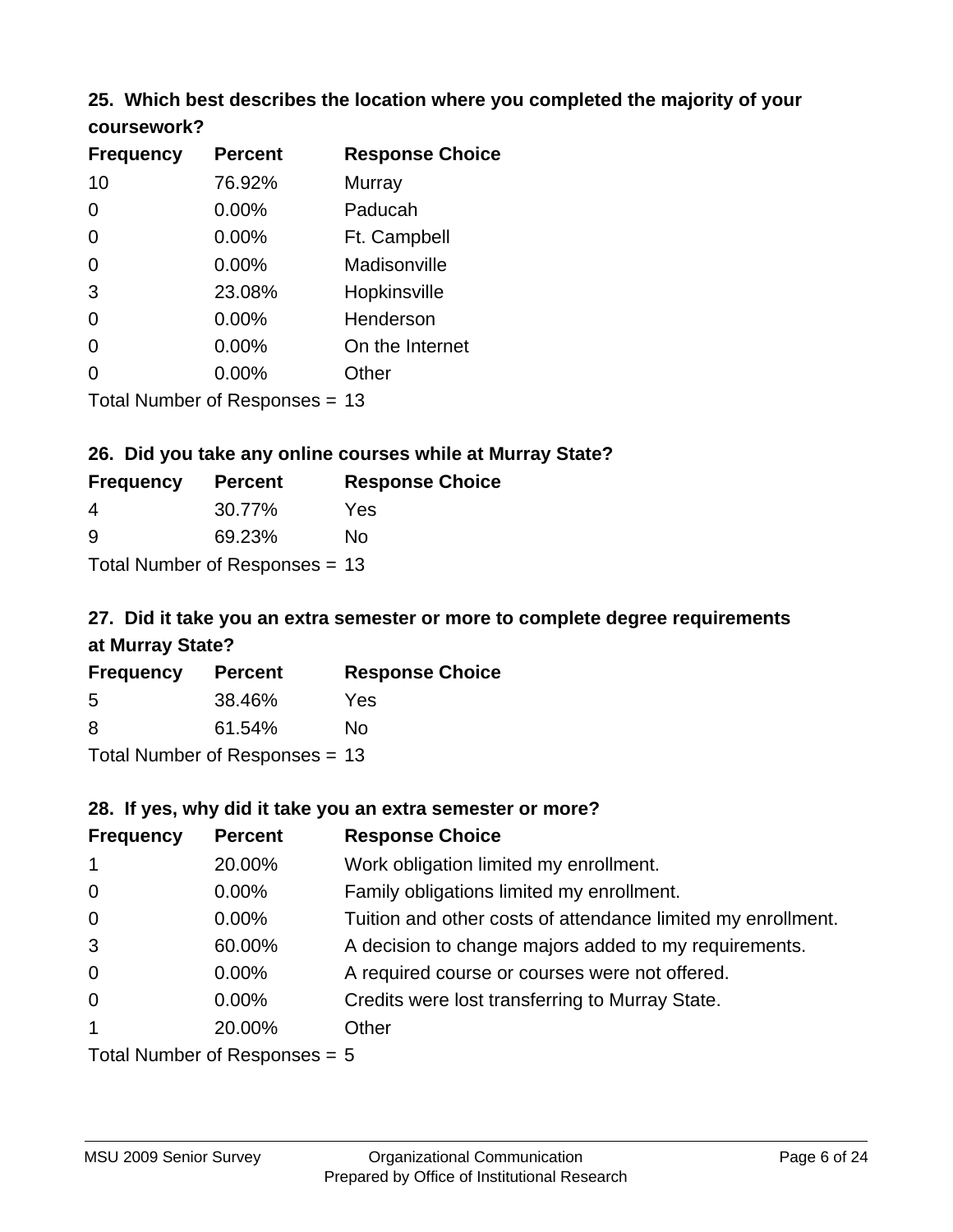# **29. Did you have trouble getting any course(s) you needed while at Murray State?**

| <b>Frequency</b> | <b>Percent</b>                 | <b>Response Choice</b> |
|------------------|--------------------------------|------------------------|
| $\mathcal{P}$    | 15.38%                         | Yes                    |
| 11               | 84.62%                         | Nο                     |
|                  | Total Number of Responses = 13 |                        |

# **30. If yes, why did you have trouble getting the course?**

| <b>Frequency</b> | <b>Percent</b> | <b>Response Choice</b>                                |
|------------------|----------------|-------------------------------------------------------|
| $\mathbf{1}$     | 50.00%         | Not offered the semester I needed it.                 |
| $\overline{0}$   | $0.00\%$       | Not offered at hours convenient to my work schedule.  |
| $\overline{0}$   | $0.00\%$       | Not offered at hours suitable for my school schedule. |
| $\overline{1}$   | 50.00%         | All course sections were closed.                      |
| $\overline{0}$   | $0.00\%$       | I was unaware of the prerequisites for the course.    |
|                  |                |                                                       |

Total Number of Responses = 2

# **31. Which statement best describes your experience with off-campus coop/internship?**

| <b>Frequency</b> | <b>Percent</b> | <b>Response Choice</b>             |
|------------------|----------------|------------------------------------|
| 9                | 69.23%         | Cannot judge, I did not have one.  |
| 2                | 15.38%         | My experience was very valuable.   |
| 2                | 15.38%         | My experience was valuable.        |
| $\Omega$         | $0.00\%$       | My experience was of little value. |
| $\Omega$         | 0.00%          | My experience was of no value.     |
|                  |                |                                    |

Total Number of Responses = 13

# **32. Which statement best describes your experience with on-campus faculty-directed research, scholarly, or creative project?**

| <b>Frequency</b> | <b>Percent</b>            | <b>Response Choice</b>             |
|------------------|---------------------------|------------------------------------|
| 5                | 38.46%                    | Cannot judge; I did not have one.  |
| $\overline{4}$   | 30.77%                    | My experience was very valuable.   |
| $\overline{4}$   | 30.77%                    | My experience was valuable.        |
| $\Omega$         | $0.00\%$                  | My experience was of little value. |
| $\Omega$         | 0.00%                     | My experience was of no value.     |
|                  | Total Number of Despasses |                                    |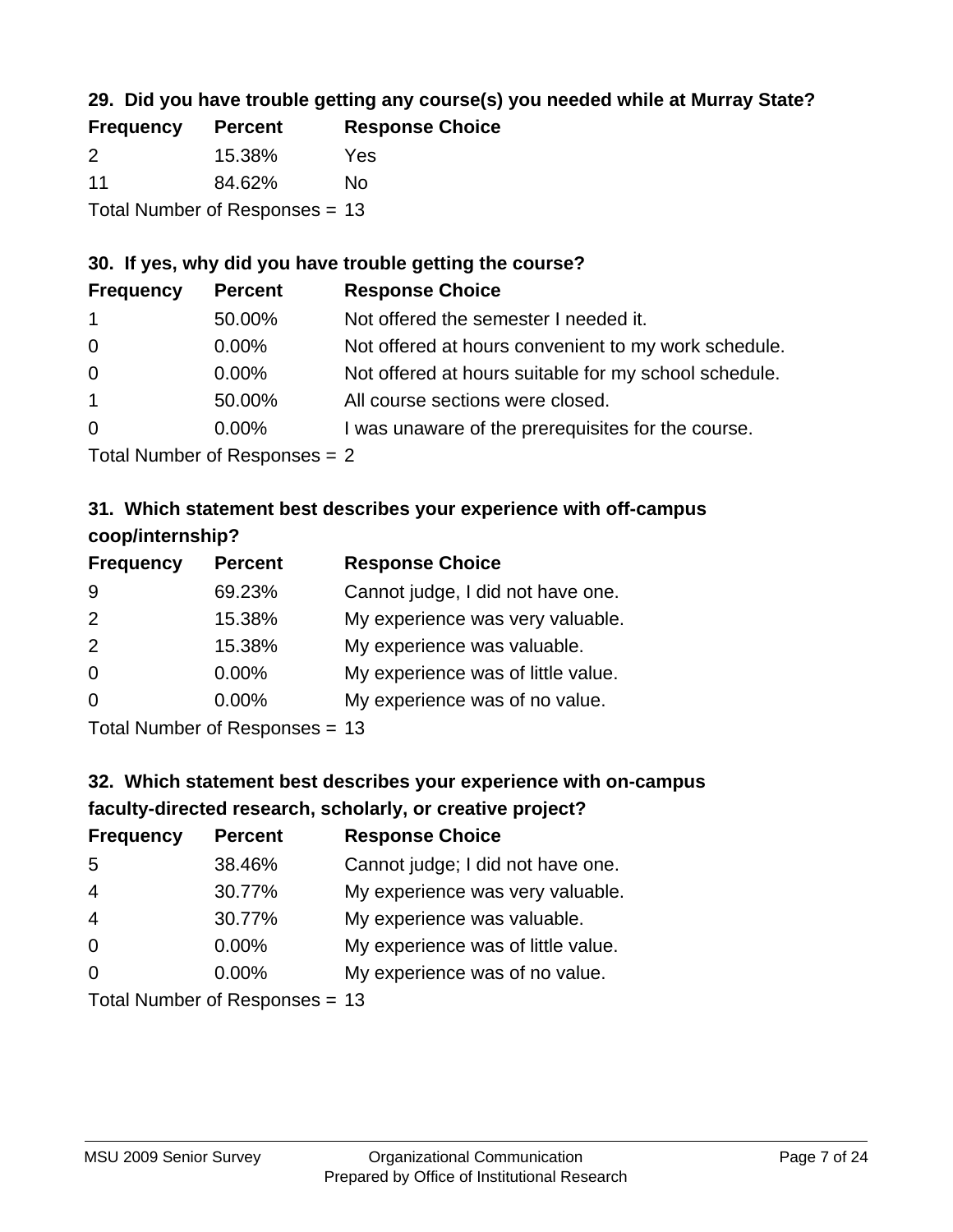#### **33. Which statement best describes your experience with academic advising in your major/area?**

| <b>Frequency</b> | <b>Percent</b> | <b>Response Choice</b>                                |
|------------------|----------------|-------------------------------------------------------|
| 0                | $0.00\%$       | Cannot judge; I did not make use of the opportunity.  |
| 11               | 84.62%         | I was satisfied with information my adviser provided. |
| 2                | 15.38%         | Advice was inaccurate, incomplete, or misleading.     |
| $\overline{0}$   | $0.00\%$       | My adviser was not available.                         |
|                  |                |                                                       |

Total Number of Responses = 13

# **For questions 34-48, indicate the extent to which you were satisfied.**

| 34. Class size relative to type of course |  |  |  |  |  |  |  |  |
|-------------------------------------------|--|--|--|--|--|--|--|--|
|-------------------------------------------|--|--|--|--|--|--|--|--|

| <b>Frequency</b> | <b>Percent</b>                  | <b>Response Choice</b> |
|------------------|---------------------------------|------------------------|
| 8                | 61.54%                          | Very satisfied         |
| 5                | 38.46%                          | Satisfied              |
| $\Omega$         | $0.00\%$                        | <b>Dissatisfied</b>    |
| $\Omega$         | $0.00\%$                        | Very dissatisfied      |
|                  | Total Number of Responses $-13$ |                        |

Total Number of Responses = 13

#### **35. Out-of-class availability of faculty**

| <b>Frequency</b> | <b>Percent</b>            | <b>Response Choice</b> |
|------------------|---------------------------|------------------------|
| 4                | 30.77%                    | Very satisfied         |
| 8                | 61.54%                    | Satisfied              |
| $\mathbf 1$      | 7.69%                     | <b>Dissatisfied</b>    |
| $\Omega$         | $0.00\%$                  | Very dissatisfied      |
|                  | Total Number of DoEROR 0. |                        |

Total Number of Responses = 13

# **36. Effectiveness of your high school preparation for college work**

| <b>Frequency</b> | <b>Percent</b>                 | <b>Response Choice</b> |
|------------------|--------------------------------|------------------------|
| 6                | 46.15%                         | Very satisfied         |
| 6                | 46.15%                         | Satisfied              |
| $\mathbf 1$      | 7.69%                          | <b>Dissatisfied</b>    |
| $\Omega$         | 0.00%                          | Very dissatisfied      |
|                  | Total Number of Responses = 13 |                        |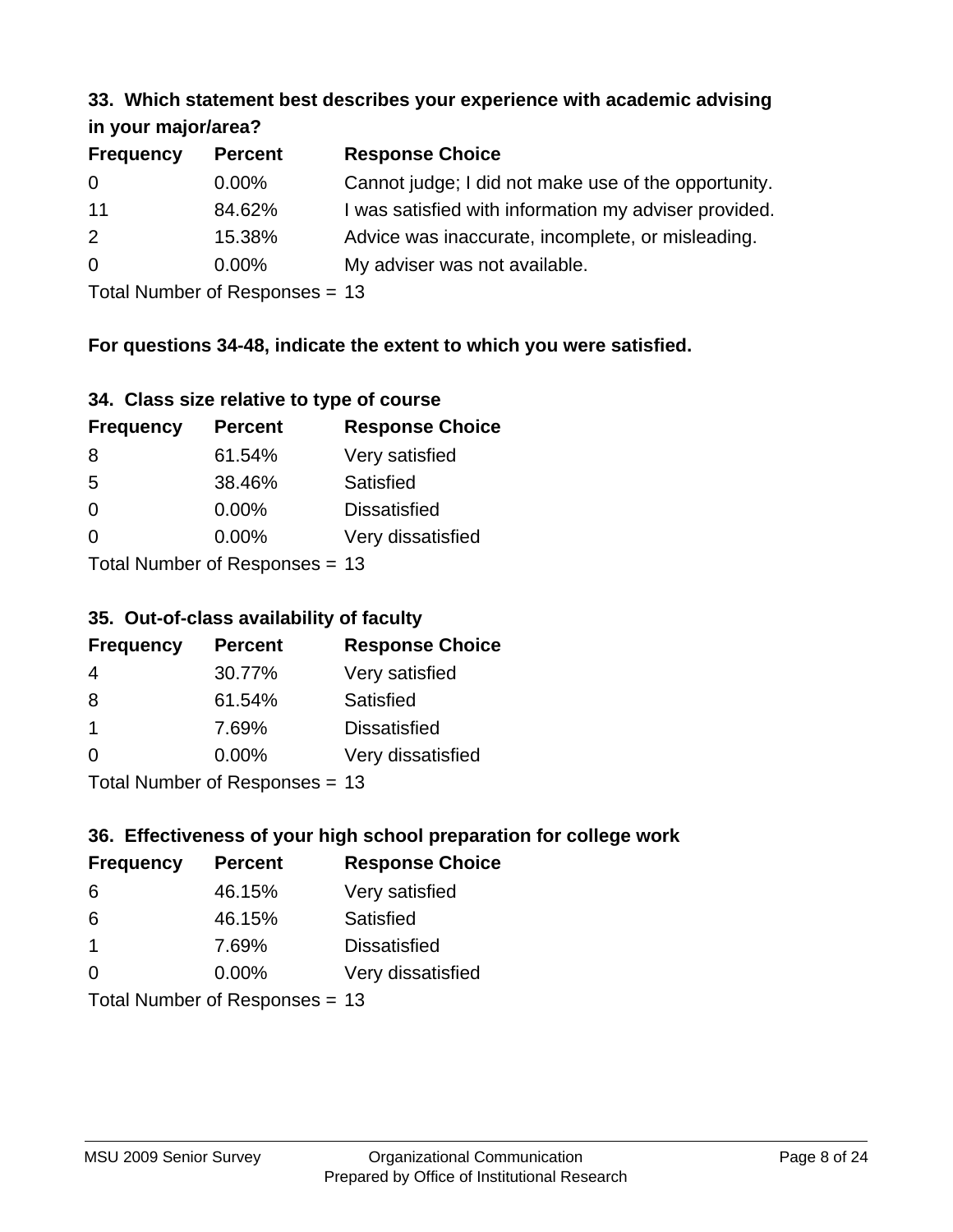# **37. Fairness of faculty in their treatment of individual students**

| <b>Frequency</b> | <b>Percent</b> | <b>Response Choice</b> |
|------------------|----------------|------------------------|
| 7                | 53.85%         | Very satisfied         |
| 6                | 46.15%         | Satisfied              |
| $\Omega$         | $0.00\%$       | <b>Dissatisfied</b>    |
| $\Omega$         | 0.00%          | Very dissatisfied      |
|                  |                |                        |

Total Number of Responses = 13

# **38. Overall quality of instruction at Murray State**

| <b>Frequency</b> | <b>Percent</b> | <b>Response Choice</b> |
|------------------|----------------|------------------------|
| 6                | 46.15%         | Very satisfied         |
| 7                | 53.85%         | Satisfied              |
| $\Omega$         | 0.00%          | <b>Dissatisfied</b>    |
| $\Omega$         | 0.00%          | Very dissatisfied      |
|                  |                |                        |

Total Number of Responses = 13

# **39. Quality of instruction in University Studies (General Education) courses**

| <b>Frequency</b> | <b>Percent</b>            | <b>Response Choice</b> |
|------------------|---------------------------|------------------------|
| .5               | 38.46%                    | Very satisfied         |
| 8                | 61.54%                    | Satisfied              |
| $\Omega$         | 0.00%                     | <b>Dissatisfied</b>    |
| $\Omega$         | 0.00%                     | Very dissatisfied      |
|                  | Total Number of Desponses |                        |

Total Number of Responses = 13

#### **40. Quality of instruction in your major**

| <b>Frequency</b> | <b>Percent</b>             | <b>Response Choice</b> |
|------------------|----------------------------|------------------------|
| 9                | 69.23%                     | Very satisfied         |
| 3                | 23.08%                     | Satisfied              |
| $\mathbf 1$      | 7.69%                      | <b>Dissatisfied</b>    |
| $\Omega$         | 0.00%                      | Very dissatisfied      |
|                  | Tatal Number of Desperance |                        |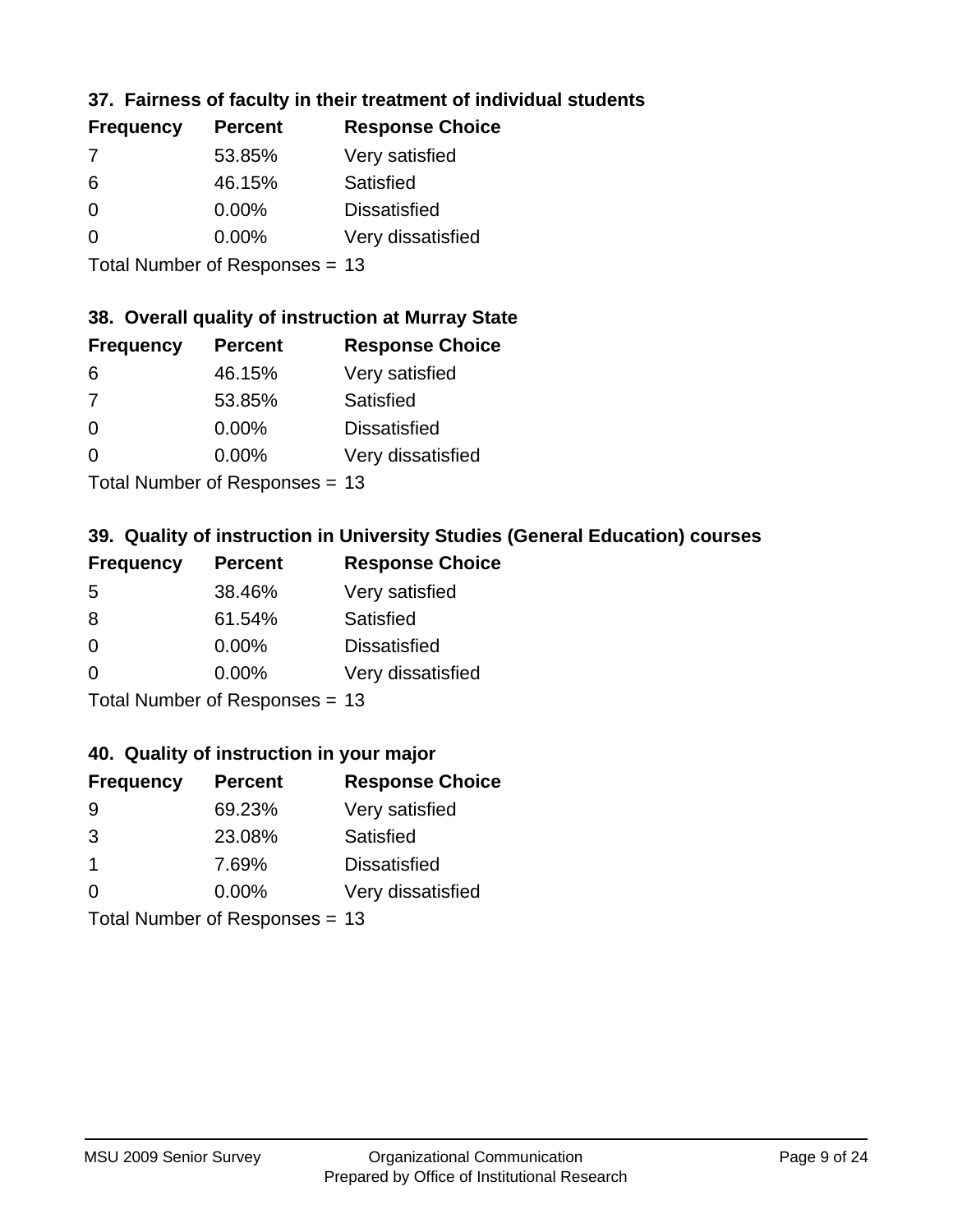# **41. Clarity of program objectives in your major**

| <b>Frequency</b> | <b>Percent</b> | <b>Response Choice</b> |
|------------------|----------------|------------------------|
| -5               | 38.46%         | Very satisfied         |
| 8                | 61.54%         | Satisfied              |
| ∩                | $0.00\%$       | <b>Dissatisfied</b>    |
| O                | $0.00\%$       | Very dissatisfied      |
|                  |                |                        |

Total Number of Responses = 13

#### **42. Intellectual challenge of the academic program**

| <b>Frequency</b> | <b>Percent</b> | <b>Response Choice</b> |
|------------------|----------------|------------------------|
| 6                | 46.15%         | Very satisfied         |
| 6                | 46.15%         | Satisfied              |
| -1               | 7.69%          | <b>Dissatisfied</b>    |
| $\Omega$         | 0.00%          | Very dissatisfied      |
|                  |                |                        |

Total Number of Responses = 13

# **43. Encouragement and information from your major department for employment after graduation**

| <b>Frequency</b> | <b>Percent</b> | <b>Response Choice</b> |
|------------------|----------------|------------------------|
| 5                | 38.46%         | Very satisfied         |
| 7                | 53.85%         | Satisfied              |
| $\mathbf 1$      | 7.69%          | <b>Dissatisfied</b>    |
| $\Omega$         | $0.00\%$       | Very dissatisfied      |
|                  |                |                        |

Total Number of Responses = 13

# **44. Availability of opportunities to engage in a faculty-mentored research,**

#### **scholarly, or creative project in your area of study/interest**

| <b>Frequency</b> | <b>Percent</b> | <b>Response Choice</b> |
|------------------|----------------|------------------------|
| .5               | 38.46%         | Very satisfied         |
| 4                | 30.77%         | Satisfied              |
| 4                | 30.77%         | <b>Dissatisfied</b>    |
| $\Omega$         | 0.00%          | Very dissatisfied      |
|                  |                |                        |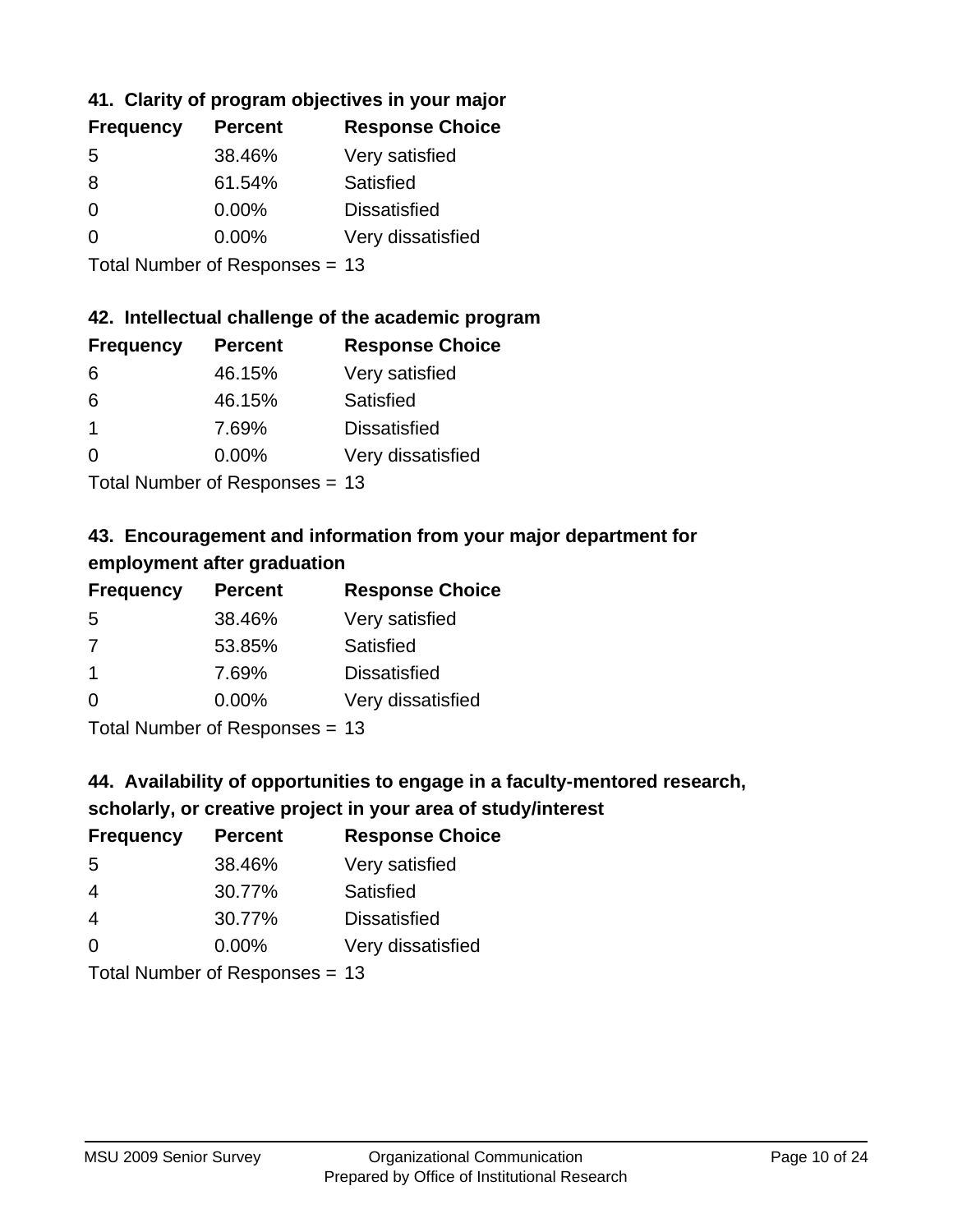#### **45. Library hours**

| <b>Frequency</b> | <b>Percent</b> | <b>Response Choice</b> |
|------------------|----------------|------------------------|
| 6                | 46.15%         | Very satisfied         |
| 7                | 53.85%         | Satisfied              |
| $\Omega$         | 0.00%          | <b>Dissatisfied</b>    |
| $\Omega$         | 0.00%          | Very dissatisfied      |
|                  |                |                        |

Total Number of Responses = 13

### **46. Effectiveness of library personnel in meeting your information needs**

| <b>Frequency</b> | <b>Percent</b> | <b>Response Choice</b> |
|------------------|----------------|------------------------|
| .5               | 38.46%         | Very satisfied         |
| .5               | 38.46%         | Satisfied              |
| 3                | 23.08%         | <b>Dissatisfied</b>    |
| $\Omega$         | 0.00%          | Very dissatisfied      |
|                  |                |                        |

Total Number of Responses = 13

#### **47. Access to library resources on hand**

| <b>Frequency</b> | <b>Percent</b>                 | <b>Response Choice</b> |
|------------------|--------------------------------|------------------------|
| 6                | 46.15%                         | Very satisfied         |
| 5                | 38.46%                         | Satisfied              |
| $\mathcal{P}$    | 15.38%                         | <b>Dissatisfied</b>    |
| $\Omega$         | $0.00\%$                       | Very dissatisfied      |
|                  | $Total Number of Doepopogog -$ |                        |

Total Number of Responses = 13

#### **48. Electronic access to library resources**

| <b>Frequency</b>          | <b>Percent</b> | <b>Response Choice</b> |
|---------------------------|----------------|------------------------|
| 7                         | 53.85%         | Very satisfied         |
| 5                         | 38.46%         | Satisfied              |
| -1                        | 7.69%          | <b>Dissatisfied</b>    |
| $\Omega$                  | 0.00%          | Very dissatisfied      |
| Total Number of Deepersee |                |                        |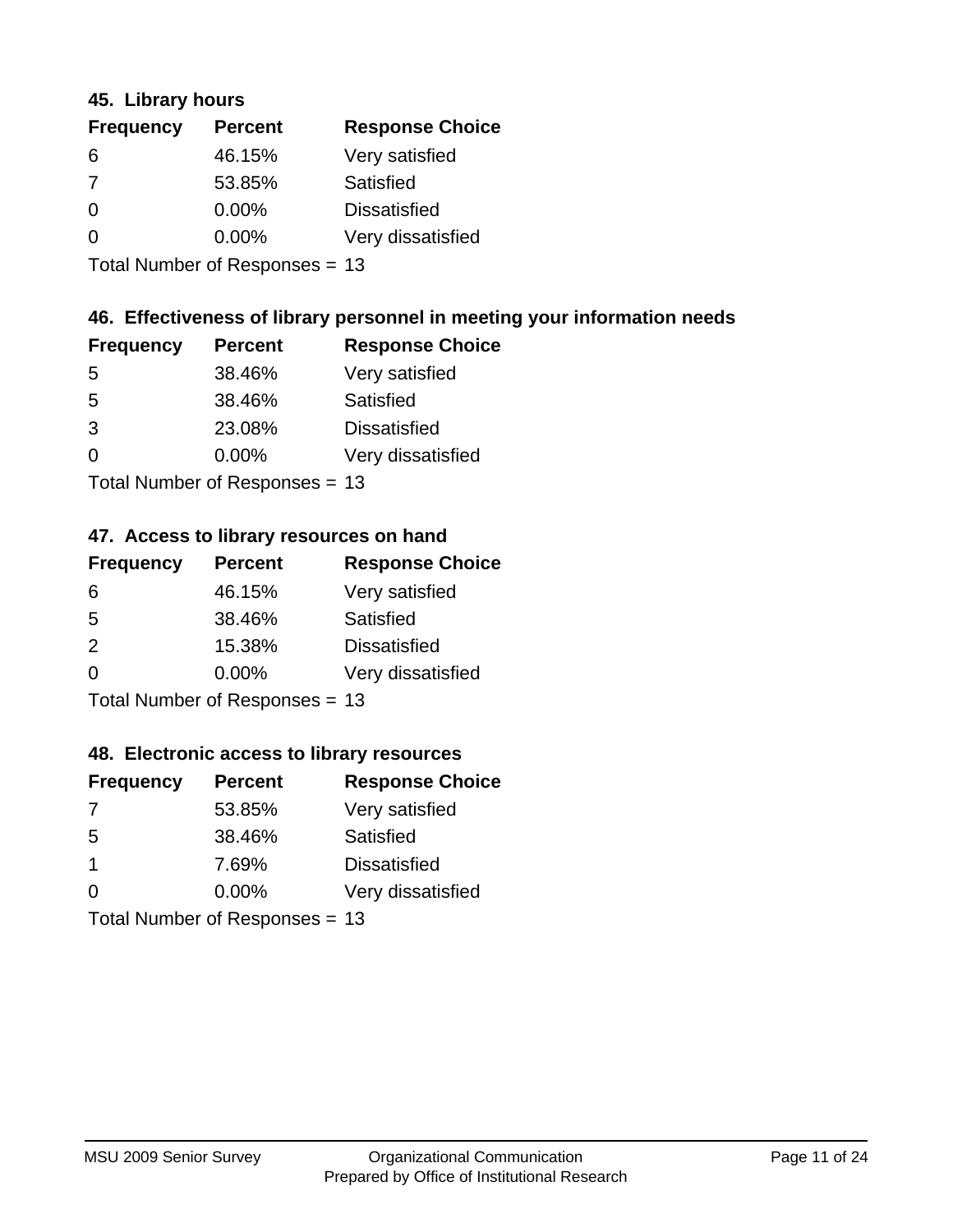**was in helping you achieve these goals. For questions 49-55, please indicate how effective University Studies at MSU** 

# **49. Writing Skills**

| <b>Frequency</b>               | <b>Percent</b> | <b>Response Choice</b> |
|--------------------------------|----------------|------------------------|
| 5                              | 45.45%         | Very effective         |
| $\overline{4}$                 | 36.36%         | Effective              |
| 2                              | 18.18%         | Ineffective            |
| $\Omega$                       | $0.00\%$       | Very ineffective       |
| Total Number of Responses = 11 |                |                        |

### **50. Speaking Skills**

| <b>Frequency</b> | <b>Percent</b>                 | <b>Response Choice</b> |
|------------------|--------------------------------|------------------------|
| -7               | 63.64%                         | Very effective         |
| 3                | 27.27%                         | Effective              |
| $\mathbf 1$      | 9.09%                          | Ineffective            |
| $\Omega$         | $0.00\%$                       | Very ineffective       |
|                  | Total Number of Responses = 11 |                        |

#### **51. Critical Thinking Skills**

| <b>Frequency</b> | <b>Percent</b>            | <b>Response Choice</b> |
|------------------|---------------------------|------------------------|
| 4                | 36.36%                    | Very effective         |
| 5                | 45.45%                    | Effective              |
| 2                | 18.18%                    | Ineffective            |
| $\Omega$         | 0.00%                     | Very ineffective       |
|                  | Total Number of Deepensee | 4 A                    |

Total Number of Responses = 11

# **52. Computer Technology**

| <b>Frequency</b>               | <b>Percent</b> | <b>Response Choice</b> |
|--------------------------------|----------------|------------------------|
| 4                              | 36.36%         | Very effective         |
| 3                              | 27.27%         | Effective              |
| $\overline{4}$                 | 36.36%         | Ineffective            |
| $\Omega$                       | 0.00%          | Very ineffective       |
| Total Number of Responses = 11 |                |                        |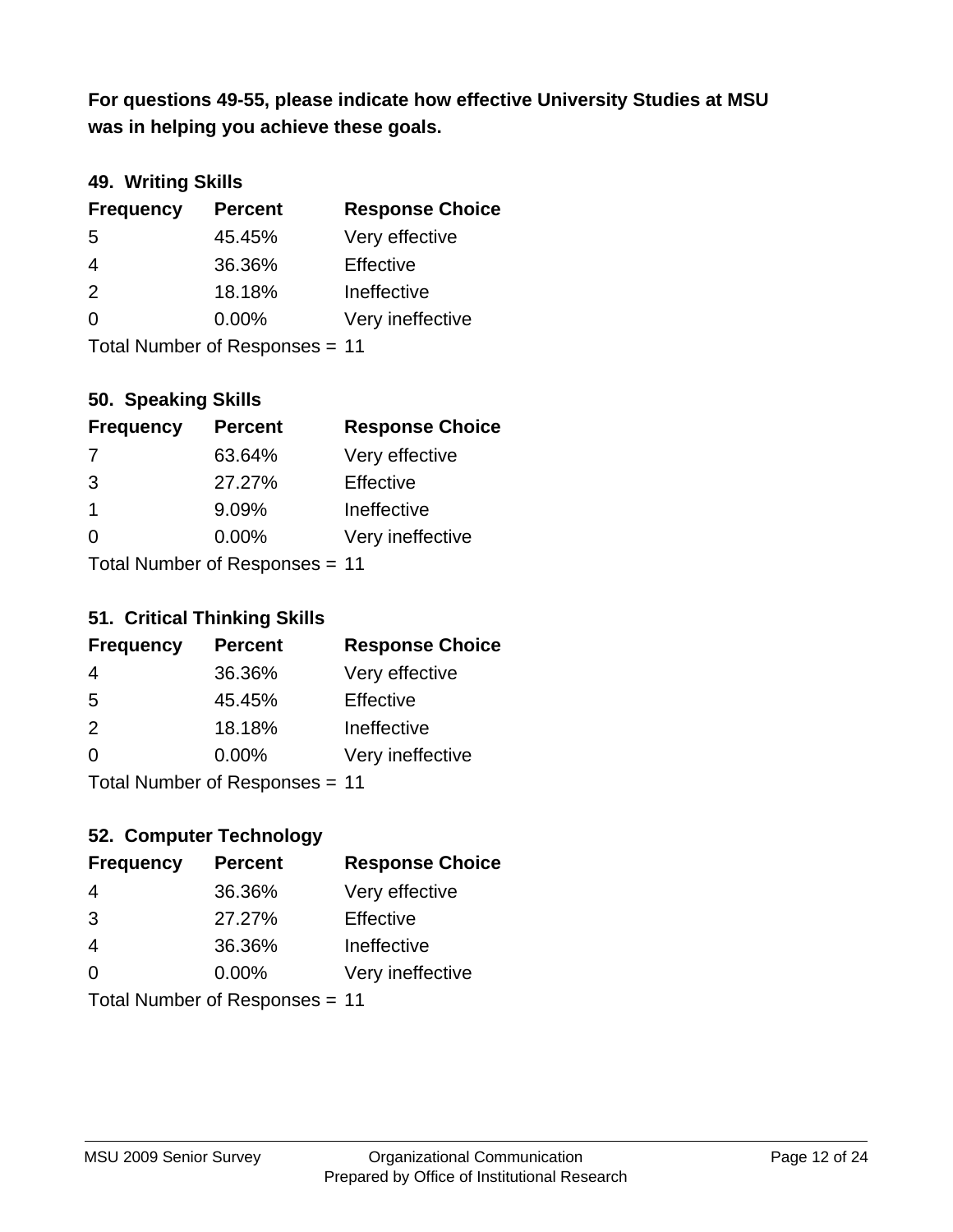## **53. General Knowledge in the liberal arts and sciences**

| <b>Frequency</b> | <b>Percent</b> | <b>Response Choice</b> |
|------------------|----------------|------------------------|
| 3                | 27.27%         | Very effective         |
| 7                | 63.64%         | Effective              |
|                  | 9.09%          | Ineffective            |
| ∩                | 0.00%          | Very ineffective       |
|                  |                |                        |

Total Number of Responses = 11

#### **54. International Perspectives**

| <b>Frequency</b> | <b>Percent</b> | <b>Response Choice</b> |
|------------------|----------------|------------------------|
| 4                | 36.36%         | Very effective         |
| .5               | 45.45%         | Effective              |
| -1               | 9.09%          | Ineffective            |
| 1                | 9.09%          | Very ineffective       |
|                  |                |                        |

Total Number of Responses = 11

#### **55. Stimulation of interest in areas outside your chosen field of study**

| <b>Frequency</b> | <b>Percent</b>              | <b>Response Choice</b> |
|------------------|-----------------------------|------------------------|
| 3                | 27.27%                      | Very effective         |
| 5                | 45.45%                      | Effective              |
| 3                | 27.27%                      | Ineffective            |
| $\Omega$         | 0.00%                       | Very ineffective       |
|                  | Tatal Massakan af Dagmannar |                        |

Total Number of Responses = 11

# **For questions 56-83, please indicate how satisfactorily the following met your needs**

#### **56. African-American Student Services**

| <b>Frequency</b> | <b>Percent</b>                 | <b>Response Choice</b> |
|------------------|--------------------------------|------------------------|
| 11               | 84.62%                         | Did not use            |
| 1                | 7.69%                          | Very satisfied         |
| 1                | 7.69%                          | Satisfied              |
| 0                | $0.00\%$                       | <b>Dissatisfied</b>    |
| $\Omega$         | 0.00%                          | Very dissatisfied      |
|                  | Total Number of Responses = 13 |                        |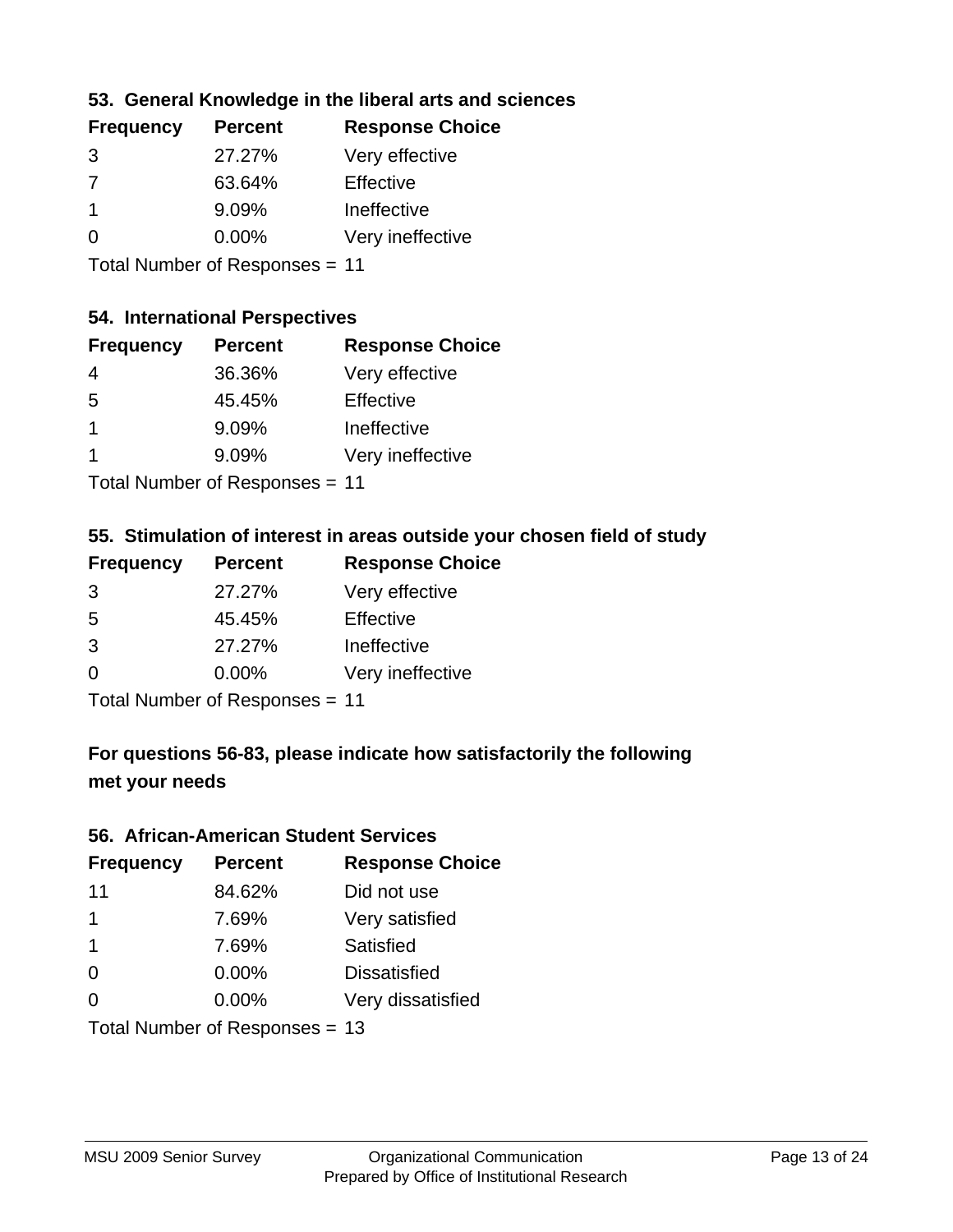#### **57. Career Services Office**

| <b>Frequency</b> | <b>Percent</b> | <b>Response Choice</b> |
|------------------|----------------|------------------------|
| 3                | 25.00%         | Did not use            |
| 4                | 33.33%         | Very satisfied         |
| 5                | 41.67%         | Satisfied              |
| ∩                | 0.00%          | <b>Dissatisfied</b>    |
|                  | $0.00\%$       | Very dissatisfied      |
|                  |                |                        |

Total Number of Responses = 12

# **58. Counseling and Testing Center**

| <b>Frequency</b> | <b>Percent</b>            | <b>Response Choice</b> |
|------------------|---------------------------|------------------------|
| 9                | 69.23%                    | Did not use            |
| 2                | 15.38%                    | Very satisfied         |
| 2                | 15.38%                    | <b>Satisfied</b>       |
| $\Omega$         | 0.00%                     | <b>Dissatisfied</b>    |
| ∩                | 0.00%                     | Very dissatisfied      |
|                  | Total Number of Desponses |                        |

Total Number of Responses = 13

#### **59. Cultural programming and activities**

| <b>Frequency</b> | <b>Percent</b>                 | <b>Response Choice</b> |
|------------------|--------------------------------|------------------------|
| 9                | 69.23%                         | Did not use            |
| 3                | 23.08%                         | Very satisfied         |
| $\mathbf 1$      | 7.69%                          | Satisfied              |
| $\Omega$         | $0.00\%$                       | <b>Dissatisfied</b>    |
| $\Omega$         | 0.00%                          | Very dissatisfied      |
|                  | Total Number of Responses = 13 |                        |

#### **60. E-study courses**

| <b>Frequency</b> | <b>Percent</b>                 | <b>Response Choice</b> |
|------------------|--------------------------------|------------------------|
| 5                | 38.46%                         | Did not use            |
| $\overline{4}$   | 30.77%                         | Very satisfied         |
| $\overline{4}$   | 30.77%                         | Satisfied              |
| $\Omega$         | 0.00%                          | <b>Dissatisfied</b>    |
| $\Omega$         | 0.00%                          | Very dissatisfied      |
|                  | Total Number of Responses = 13 |                        |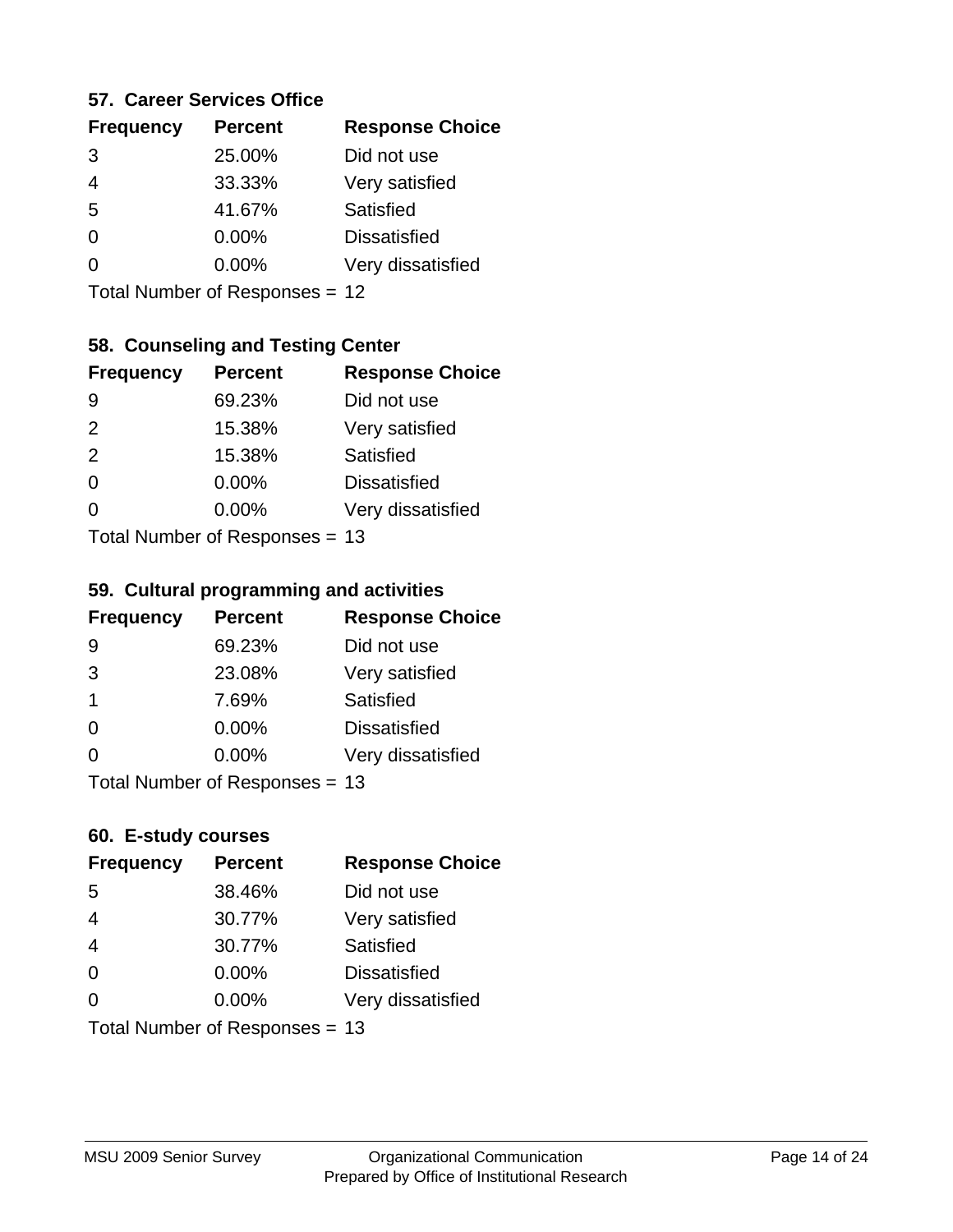#### **61. Food Services**

| <b>Frequency</b> | <b>Percent</b> | <b>Response Choice</b> |
|------------------|----------------|------------------------|
| 6                | 46.15%         | Did not use            |
| 3                | 23.08%         | Very satisfied         |
| 2                | 15.38%         | Satisfied              |
| 2                | 15.38%         | <b>Dissatisfied</b>    |
| $\Omega$         | $0.00\%$       | Very dissatisfied      |
|                  |                |                        |

Total Number of Responses = 13

# **62. Greek life and activities**

| <b>Frequency</b> | <b>Percent</b>                 | <b>Response Choice</b> |
|------------------|--------------------------------|------------------------|
| 10               | 76.92%                         | Did not use            |
| 3                | 23.08%                         | Very satisfied         |
| $\Omega$         | 0.00%                          | <b>Satisfied</b>       |
| $\Omega$         | 0.00%                          | <b>Dissatisfied</b>    |
| 0                | $0.00\%$                       | Very dissatisfied      |
|                  | Total Number of Responses = 13 |                        |

#### **63. Health Services**

| <b>Frequency</b> | <b>Percent</b>            | <b>Response Choice</b> |
|------------------|---------------------------|------------------------|
| 6                | 46.15%                    | Did not use            |
| $\mathbf 1$      | 7.69%                     | Very satisfied         |
| 4                | 30.77%                    | <b>Satisfied</b>       |
| 2                | 15.38%                    | <b>Dissatisfied</b>    |
| $\Omega$         | $0.00\%$                  | Very dissatisfied      |
|                  | Total Number of Desponses |                        |

Total Number of Responses = 13

### **64. Honor Societies/Departmental Clubs/Special Interest Organizations**

| <b>Frequency</b> | <b>Percent</b>                 | <b>Response Choice</b> |
|------------------|--------------------------------|------------------------|
| 5                | 38.46%                         | Did not use            |
| 5                | 38.46%                         | Very satisfied         |
| 3                | 23.08%                         | Satisfied              |
| $\Omega$         | 0.00%                          | <b>Dissatisfied</b>    |
| $\Omega$         | 0.00%                          | Very dissatisfied      |
|                  | Total Number of Responses = 13 |                        |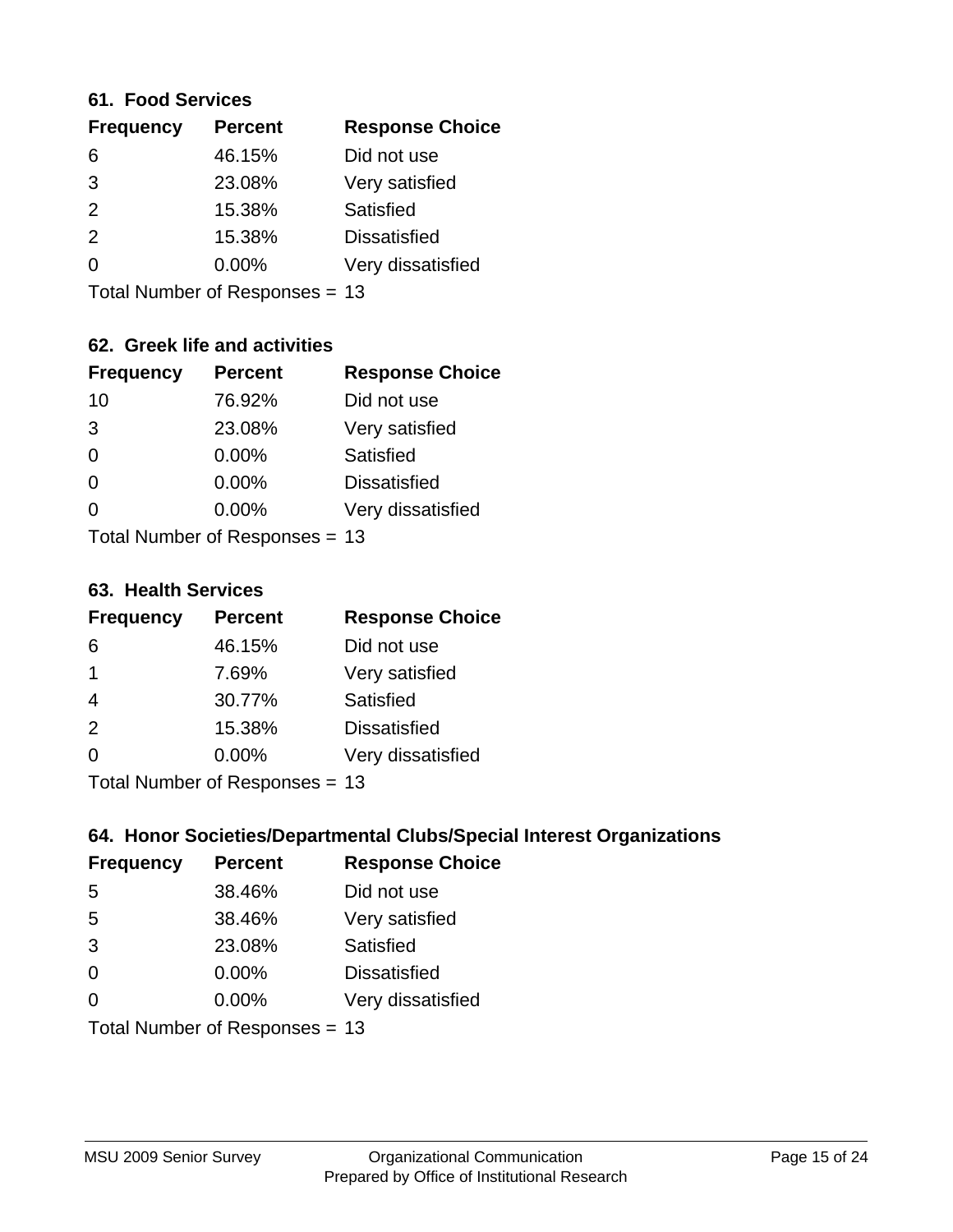#### **65. International Programs and activities**

| <b>Frequency</b> | <b>Percent</b> | <b>Response Choice</b> |
|------------------|----------------|------------------------|
| 9                | 69.23%         | Did not use            |
| $\mathcal{P}$    | 15.38%         | Very satisfied         |
| 2                | 15.38%         | Satisfied              |
| $\Omega$         | $0.00\%$       | <b>Dissatisfied</b>    |
|                  | $0.00\%$       | Very dissatisfied      |
|                  |                |                        |

Total Number of Responses = 13

### **66. International student support services**

| <b>Frequency</b> | <b>Percent</b>             | <b>Response Choice</b> |
|------------------|----------------------------|------------------------|
| 10               | 76.92%                     | Did not use            |
| 1                | 7.69%                      | Very satisfied         |
| 1                | 7.69%                      | <b>Satisfied</b>       |
| -1               | 7.69%                      | <b>Dissatisfied</b>    |
| ∩                | 0.00%                      | Very dissatisfied      |
|                  | Total Number of Deepersoon |                        |

Total Number of Responses = 13

#### **67. Intramural Sports and Recreation**

| <b>Frequency</b> | <b>Percent</b>               | <b>Response Choice</b> |
|------------------|------------------------------|------------------------|
| 7                | 53.85%                       | Did not use            |
| 2                | 15.38%                       | Very satisfied         |
| $\overline{4}$   | 30.77%                       | Satisfied              |
| $\Omega$         | 0.00%                        | <b>Dissatisfied</b>    |
| $\Omega$         | 0.00%                        | Very dissatisfied      |
|                  | $Total Number of Denonce 42$ |                        |

I otal Number of Responses = 13

# **68. Lowry Center/Community College**

| <b>Frequency</b>        | <b>Percent</b>                 | <b>Response Choice</b> |
|-------------------------|--------------------------------|------------------------|
| 10                      | 76.92%                         | Did not use            |
| 2                       | 15.38%                         | Very satisfied         |
| $\overline{\mathbf{1}}$ | 7.69%                          | Satisfied              |
| $\Omega$                | 0.00%                          | <b>Dissatisfied</b>    |
| $\Omega$                | 0.00%                          | Very dissatisfied      |
|                         | Total Number of Responses = 13 |                        |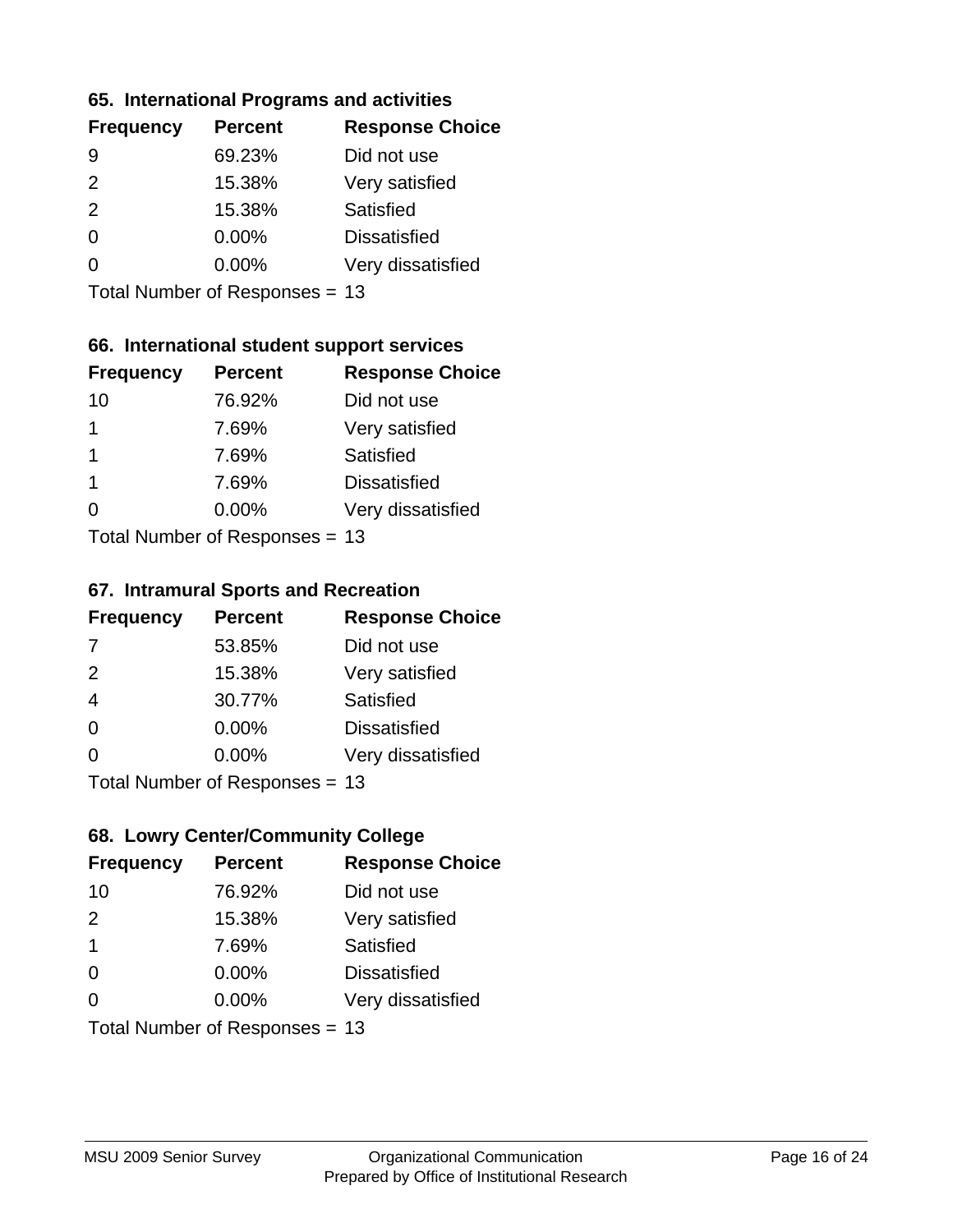# **69. Library**

| <b>Frequency</b> | <b>Percent</b> | <b>Response Choice</b> |
|------------------|----------------|------------------------|
| 3                | 23.08%         | Did not use            |
| 5                | 38.46%         | Very satisfied         |
| $\overline{4}$   | 30.77%         | <b>Satisfied</b>       |
| 0                | 0.00%          | <b>Dissatisfied</b>    |
|                  | 7.69%          | Very dissatisfied      |
|                  |                |                        |

Total Number of Responses = 13

# **70. MAP Report**

| <b>Frequency</b> | <b>Percent</b>                 | <b>Response Choice</b> |
|------------------|--------------------------------|------------------------|
| 3                | 23.08%                         | Did not use            |
| 3                | 23.08%                         | Very satisfied         |
| 5                | 38.46%                         | Satisfied              |
| 2                | 15.38%                         | <b>Dissatisfied</b>    |
| ∩                | 0.00%                          | Very dissatisfied      |
|                  | Total Number of Responses = 13 |                        |

#### **71. MSU Web site**

| <b>Frequency</b> | <b>Percent</b>                 | <b>Response Choice</b> |
|------------------|--------------------------------|------------------------|
| 2                | 15.38%                         | Did not use            |
| 6                | 46.15%                         | Very satisfied         |
| $\overline{4}$   | 30.77%                         | Satisfied              |
| $\Omega$         | 0.00%                          | <b>Dissatisfied</b>    |
| $\overline{1}$   | 7.69%                          | Very dissatisfied      |
|                  | Total Number of Responses = 13 |                        |

### **72. NCAA Sports**

| <b>Frequency</b> | <b>Percent</b>                 | <b>Response Choice</b> |
|------------------|--------------------------------|------------------------|
| 8                | 61.54%                         | Did not use            |
| 2                | 15.38%                         | Very satisfied         |
| 3                | 23.08%                         | <b>Satisfied</b>       |
| 0                | $0.00\%$                       | <b>Dissatisfied</b>    |
| $\Omega$         | 0.00%                          | Very dissatisfied      |
|                  | Total Number of Responses = 13 |                        |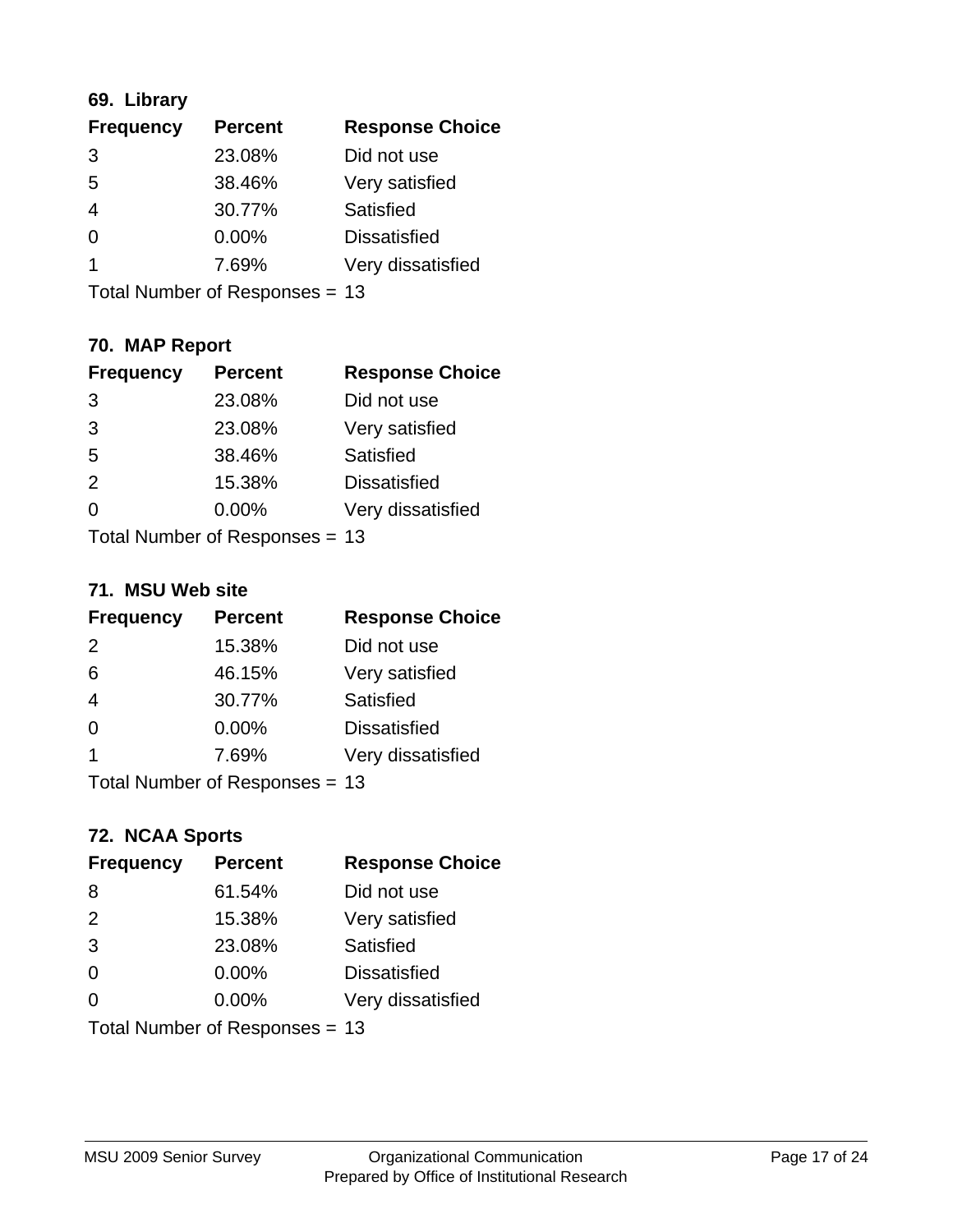#### **73. Online courses that are not e-study**

| <b>Frequency</b> | <b>Percent</b> | <b>Response Choice</b> |
|------------------|----------------|------------------------|
| 10               | 76.92%         | Did not use            |
| $\mathcal{P}$    | 15.38%         | Very satisfied         |
| 1                | 7.69%          | Satisfied              |
| 0                | $0.00\%$       | <b>Dissatisfied</b>    |
|                  | $0.00\%$       | Very dissatisfied      |
|                  |                |                        |

Total Number of Responses = 13

# **74. Racer Touch Registration**

| <b>Frequency</b>          | <b>Percent</b> | <b>Response Choice</b> |
|---------------------------|----------------|------------------------|
| 3                         | 23.08%         | Did not use            |
| 1                         | 7.69%          | Very satisfied         |
| $\overline{4}$            | 30.77%         | <b>Satisfied</b>       |
| 2                         | 15.38%         | <b>Dissatisfied</b>    |
| 3                         | 23.08%         | Very dissatisfied      |
| Total Number of Desponses |                |                        |

Total Number of Responses = 13

#### **75. Residential College programming and activities**

| <b>Frequency</b> | <b>Percent</b>            | <b>Response Choice</b> |
|------------------|---------------------------|------------------------|
| 7                | 53.85%                    | Did not use            |
| 3                | 23.08%                    | Very satisfied         |
| 3                | 23.08%                    | Satisfied              |
| $\Omega$         | 0.00%                     | <b>Dissatisfied</b>    |
| $\Omega$         | 0.00%                     | Very dissatisfied      |
|                  | Total Number of DoEROR 0. |                        |

I otal Number of Responses = 13

#### **76. Scholarships/grants/student employment**

| <b>Frequency</b>        | <b>Percent</b>                 | <b>Response Choice</b> |
|-------------------------|--------------------------------|------------------------|
| 3                       | 23.08%                         | Did not use            |
| 3                       | 23.08%                         | Very satisfied         |
| 6                       | 46.15%                         | Satisfied              |
| $\overline{\mathbf{1}}$ | 7.69%                          | <b>Dissatisfied</b>    |
| $\Omega$                | 0.00%                          | Very dissatisfied      |
|                         | Total Number of Responses = 13 |                        |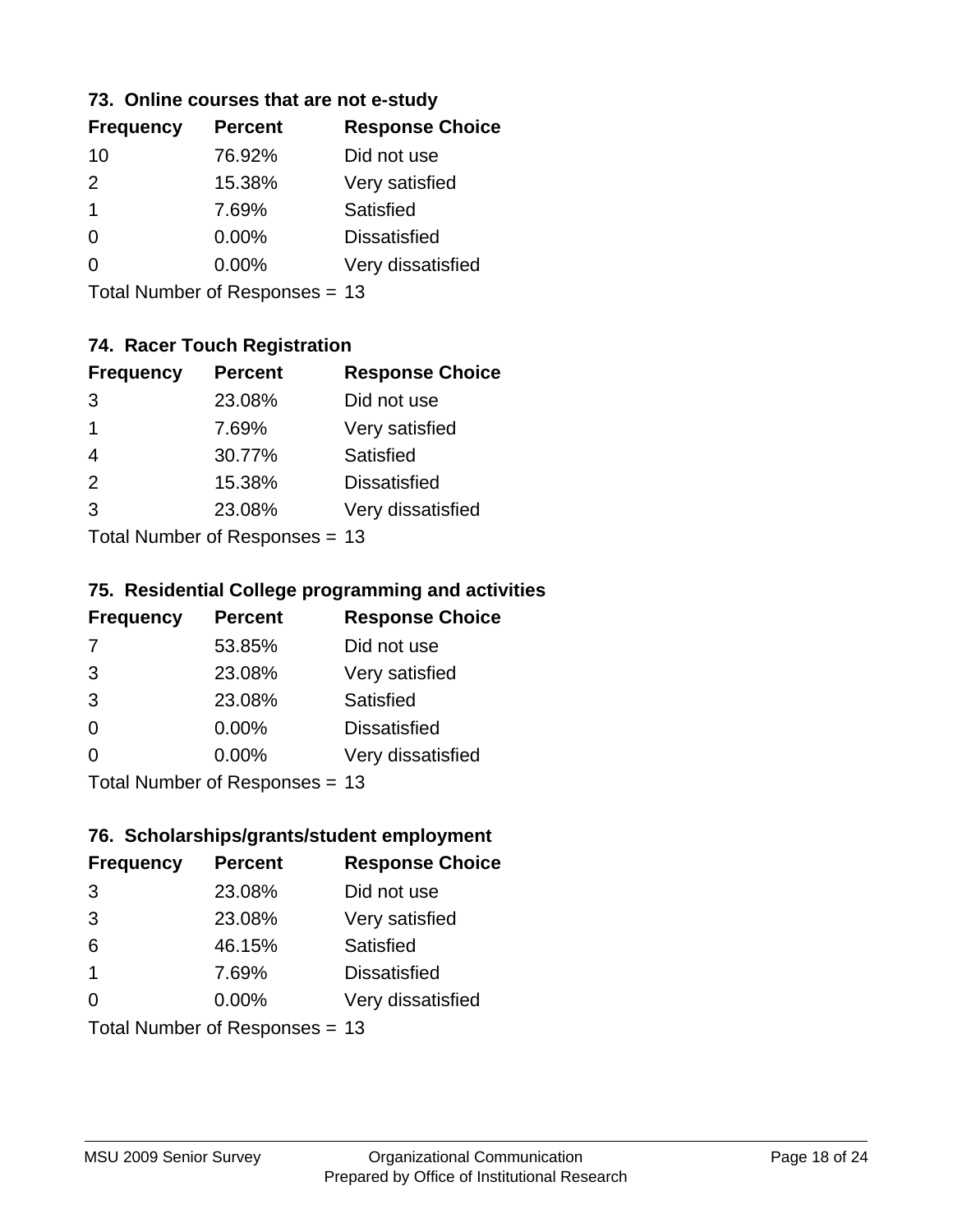#### **77. Security Services**

| <b>Frequency</b> | <b>Percent</b> | <b>Response Choice</b> |
|------------------|----------------|------------------------|
|                  | 53.85%         | Did not use            |
|                  | 7.69%          | Very satisfied         |
| $\mathcal{P}$    | 15.38%         | Satisfied              |
| 3                | 23.08%         | <b>Dissatisfied</b>    |
|                  | $0.00\%$       | Very dissatisfied      |
|                  |                |                        |

Total Number of Responses = 13

# **78. Services for non-traditional students**

| <b>Frequency</b>            | <b>Percent</b> | <b>Response Choice</b> |
|-----------------------------|----------------|------------------------|
| 9                           | 69.23%         | Did not use            |
| 3                           | 23.08%         | Very satisfied         |
| $\Omega$                    | $0.00\%$       | Satisfied              |
| -1                          | 7.69%          | <b>Dissatisfied</b>    |
| 0                           | 0.00%          | Very dissatisfied      |
| Total Number of Despasses - |                |                        |

Total Number of Responses = 13

#### **79. Student Support Services (Trio)**

| <b>Frequency</b> | <b>Percent</b>              | <b>Response Choice</b> |
|------------------|-----------------------------|------------------------|
| 10               | 76.92%                      | Did not use            |
| 2                | 15.38%                      | Very satisfied         |
| $\Omega$         | $0.00\%$                    | <b>Satisfied</b>       |
| $\mathbf 1$      | 7.69%                       | <b>Dissatisfied</b>    |
| $\Omega$         | 0.00%                       | Very dissatisfied      |
|                  | Total Number of Despasses - |                        |

Total Number of Responses = 13

# **80. Student PIN System**

| <b>Frequency</b>               | <b>Percent</b> | <b>Response Choice</b> |
|--------------------------------|----------------|------------------------|
| 2                              | 15.38%         | Did not use            |
| $\overline{4}$                 | 30.77%         | Very satisfied         |
| $\overline{4}$                 | 30.77%         | Satisfied              |
| 2                              | 15.38%         | <b>Dissatisfied</b>    |
| 1                              | 7.69%          | Very dissatisfied      |
| Total Number of Responses = 13 |                |                        |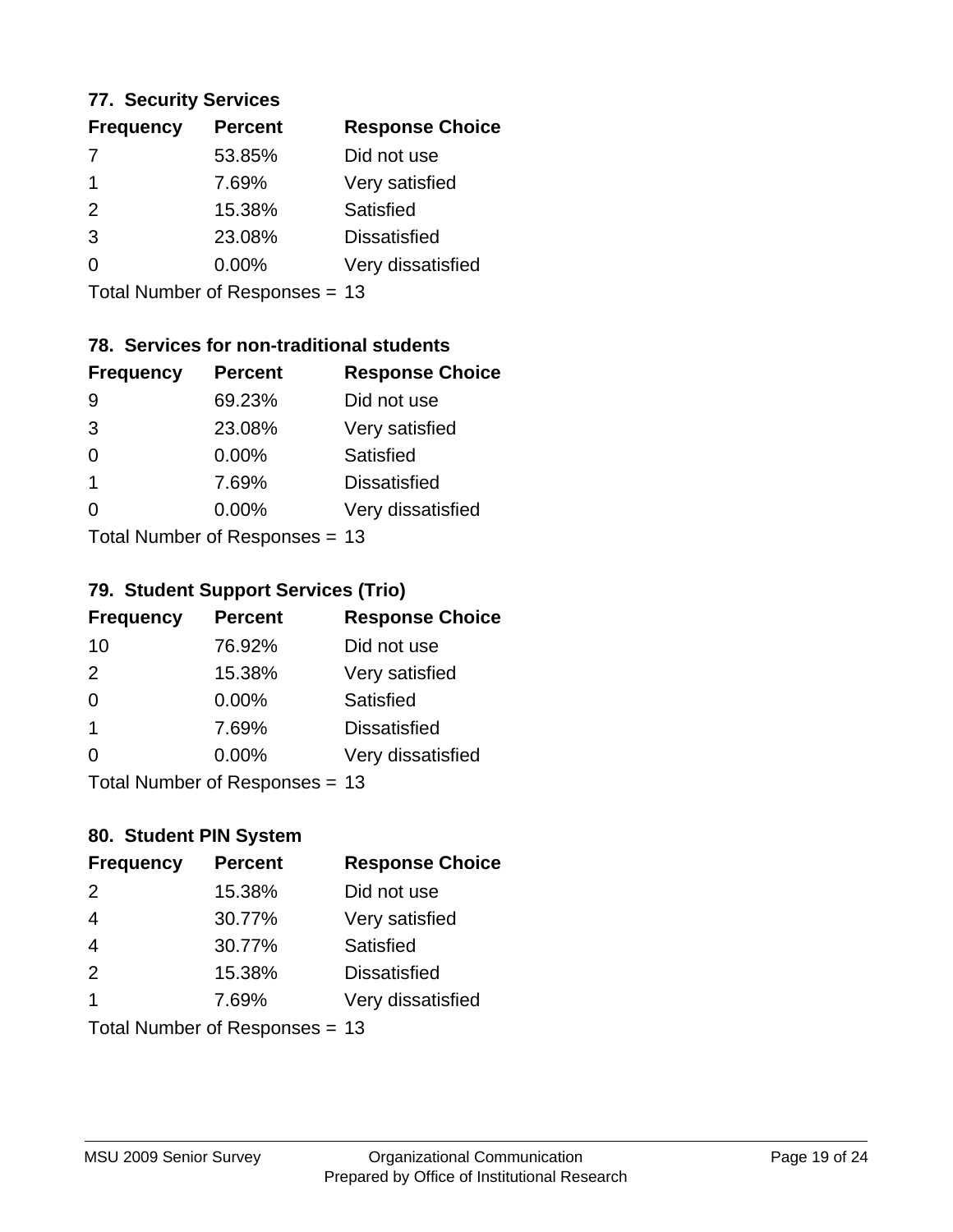### **81. Student Records/Transcript Services**

| <b>Percent</b> | <b>Response Choice</b> |
|----------------|------------------------|
| 23.08%         | Did not use            |
| 23.08%         | Very satisfied         |
| 30.77%         | Satisfied              |
| 15.38%         | <b>Dissatisfied</b>    |
| 7.69%          | Very dissatisfied      |
|                |                        |

Total Number of Responses = 13

## **82. Computer and Internet access for study and research needs**

| <b>Frequency</b>     | <b>Percent</b>             | <b>Response Choice</b> |
|----------------------|----------------------------|------------------------|
| $\mathcal{P}$        | 15.38%                     | Did not use            |
| 4                    | 30.77%                     | Very satisfied         |
| 5                    | 38.46%                     | Satisfied              |
| $\blacktriangleleft$ | 7.69%                      | <b>Dissatisfied</b>    |
| 1                    | 7.69%                      | Very dissatisfied      |
|                      | Tatal Number of Desperance |                        |

Total Number of Responses = 13

#### **83. Women's Center**

| <b>Frequency</b>          | <b>Percent</b> | <b>Response Choice</b> |
|---------------------------|----------------|------------------------|
| 12                        | 92.31%         | Did not use            |
| 0                         | 0.00%          | Very satisfied         |
| $\mathbf 1$               | 7.69%          | Satisfied              |
| $\Omega$                  | $0.00\%$       | <b>Dissatisfied</b>    |
| ∩                         | 0.00%          | Very dissatisfied      |
| Total Number of Desponses |                |                        |

Total Number of Responses = 13

### **84. To what extent did you participate in Residential College activities?**

| <b>Frequency</b> | <b>Percent</b>             | <b>Response Choice</b> |
|------------------|----------------------------|------------------------|
| 6                | 46.15%                     | Did not participate    |
| 3                | 23.08%                     | Frequently             |
| 4                | 30.77%                     | Occasionally           |
| $\Omega$         | 0.00%                      | Seldom                 |
|                  | Total Number of Denonone – |                        |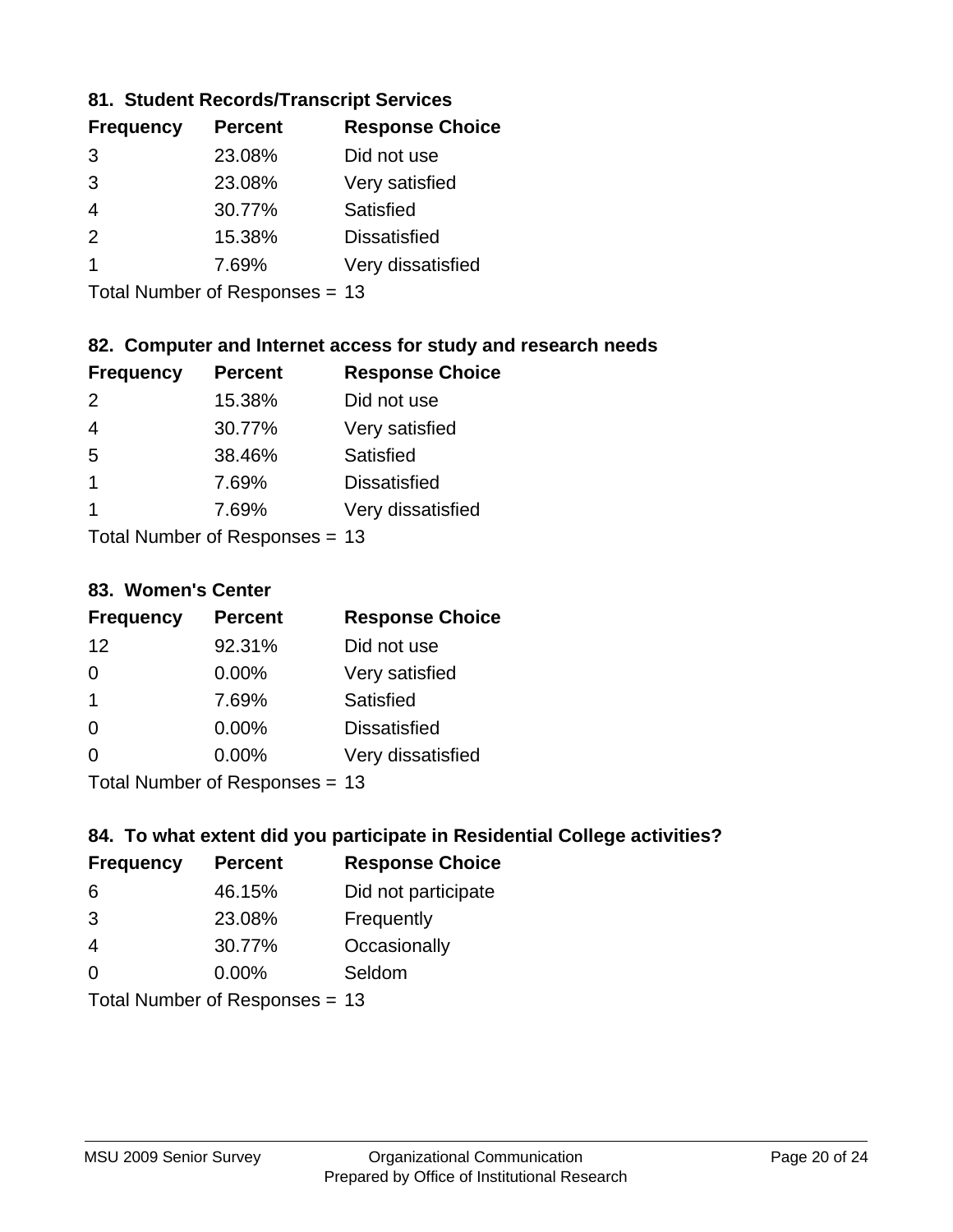| <b>Frequency</b> | <b>Percent</b> | <b>Response Choice</b>                 |
|------------------|----------------|----------------------------------------|
| 4                | 30.77%         | Not familiar with Residential Colleges |
| 4                | 30.77%         | Very positive                          |
| -5               | 38.46%         | <b>Positive</b>                        |
| $\overline{0}$   | 0.00%          | <b>Negative</b>                        |
| 0                | $0.00\%$       | Very negative                          |

**85. Which phrase best describes your opinion of Residential Colleges?**

Total Number of Responses = 13

#### **Questions 86-95**

**University Graduate." Please indicate how effective your MSU experience was in The University has formulated ten desired "Characteristics of the Murray State enhancing your abilities in each area.**

**86. Engage in mature, independent and creative thought and express that thought effectively in oral and written communication;**

| <b>Percent</b> | <b>Response Choice</b> |
|----------------|------------------------|
| 61.54%         | Very effective         |
| 30.77%         | Effective              |
| 7.69%          | Ineffective            |
| $0.00\%$       | Very ineffective       |
|                |                        |

Total Number of Responses = 13

**87. Understand and apply the critical and scientific methodologies that** 

**academic disciplines employ to discover knowledge and ascertain its validity;**

| <b>Frequency</b> | <b>Percent</b> | <b>Response Choice</b> |
|------------------|----------------|------------------------|
| .5               | 41.67%         | Very effective         |
| .5               | 41.67%         | Effective              |
| $\mathcal{P}$    | 16.67%         | Ineffective            |
| $\Omega$         | 0.00%          | Very ineffective       |
|                  |                |                        |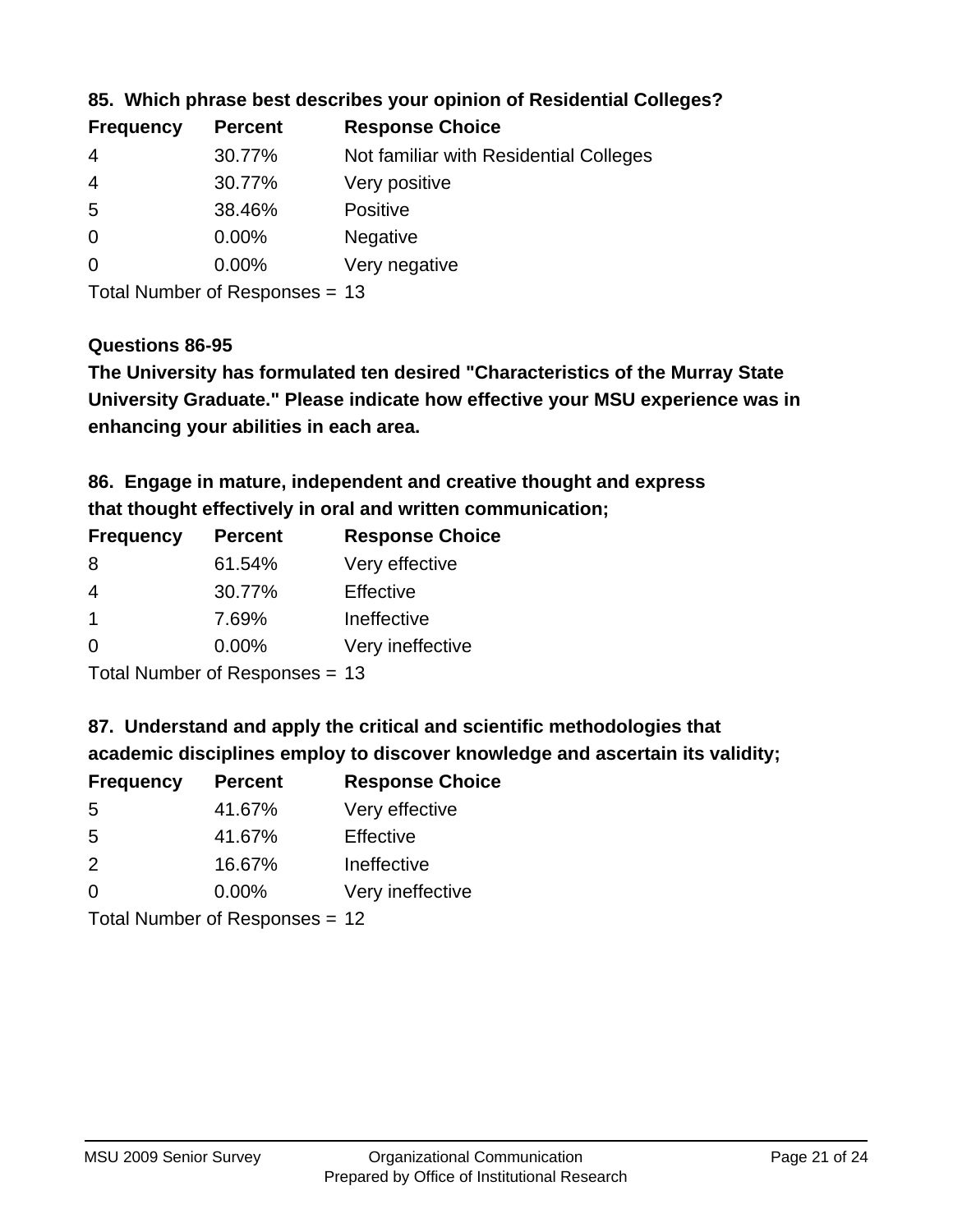### **88. Apply sound standards of information gathering, analysis and evaluation to reach logical decisions;**

| <b>Frequency</b> | <b>Percent</b> | <b>Response Choice</b> |
|------------------|----------------|------------------------|
| 6                | 50.00%         | Very effective         |
| 5                | 41.67%         | Effective              |
| -1               | 8.33%          | Ineffective            |
| $\Omega$         | 0.00%          | Very ineffective       |
|                  |                |                        |

Total Number of Responses = 12

# **89. Understand the roles and applications of science and technology in the solution of the problems of a changing world;**

| <b>Frequency</b>                        | <b>Percent</b> | <b>Response Choice</b> |
|-----------------------------------------|----------------|------------------------|
| $\overline{4}$                          | 33.33%         | Very effective         |
| 6                                       | 50.00%         | Effective              |
|                                         | 8.33%          | Ineffective            |
|                                         | 8.33%          | Very ineffective       |
| $T$ at all Message and $D$ are a second |                |                        |

Total Number of Responses = 12

# **90. Demonstrate a critical understanding of the world's historical, literary, philosophical, and artistic traditions;**

| <b>Frequency</b> | <b>Percent</b> | <b>Response Choice</b> |
|------------------|----------------|------------------------|
| 4                | 33.33%         | Very effective         |
| 6                | 50.00%         | Effective              |
| 2                | 16.67%         | Ineffective            |
| $\Omega$         | 0.00%          | Very ineffective       |
|                  |                |                        |

Total Number of Responses = 12

# **91. Understand the dynamics of cultural diversity, of competing economic and political systems, and of complex moral and ethical issues;**

| <b>Frequency</b> | <b>Percent</b>                 | <b>Response Choice</b> |
|------------------|--------------------------------|------------------------|
| 7                | 58.33%                         | Very effective         |
| 5                | 41.67%                         | Effective              |
| 0                | 0.00%                          | Ineffective            |
| $\Omega$         | 0.00%                          | Very ineffective       |
|                  | Total Number of Responses = 12 |                        |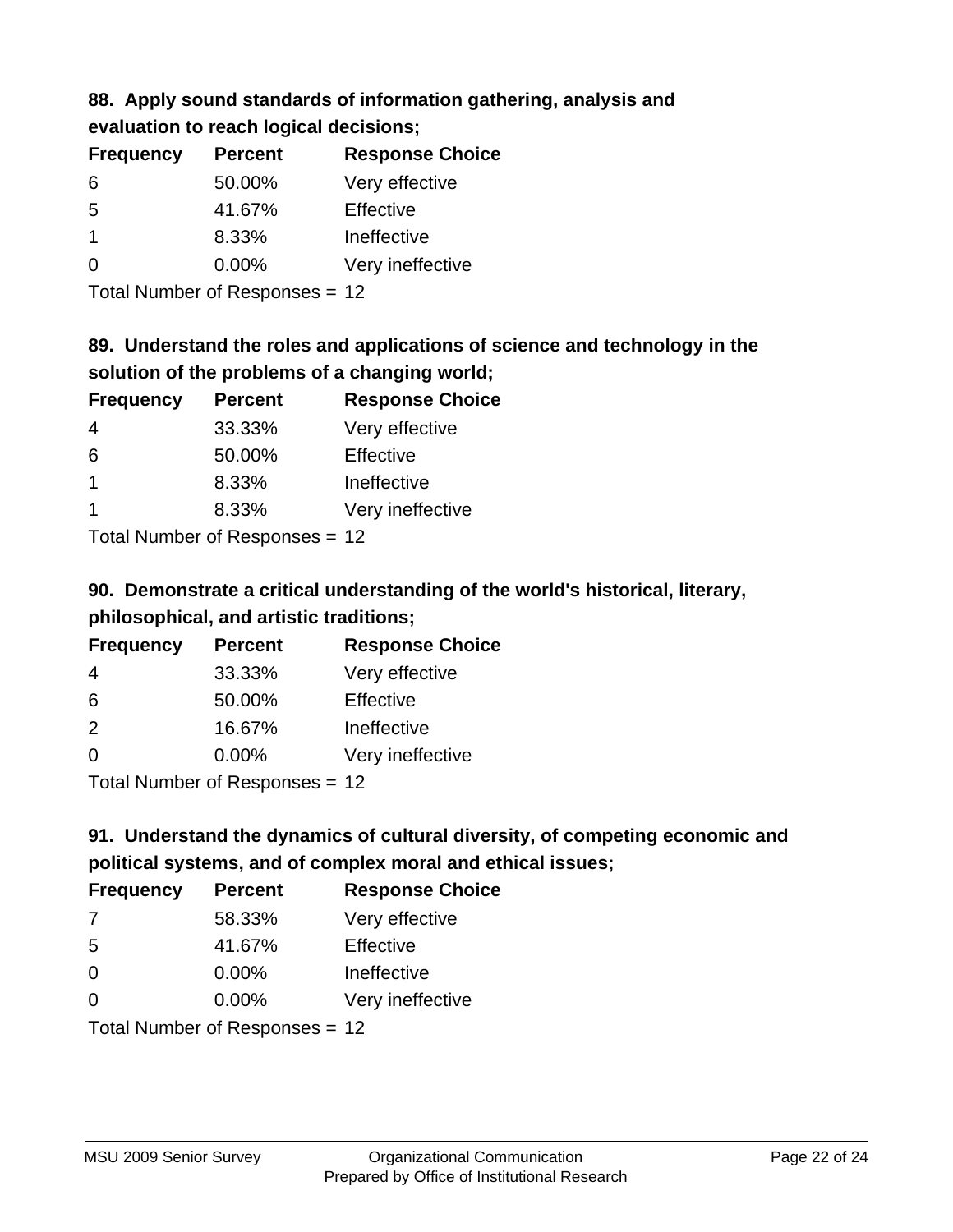# **92. Understand the nature of and engage in ethical behavior and**

**responsible citizenship;**

| <b>Frequency</b> | <b>Percent</b> | <b>Response Choice</b> |
|------------------|----------------|------------------------|
|                  | 58.33%         | Very effective         |
| 4                | 33.33%         | Effective              |
| 1                | 8.33%          | Ineffective            |
| ∩                | $0.00\%$       | Very ineffective       |

Total Number of Responses = 12

# **93. Understand the importance of the behaviors necessary to maintain a healthy lifestyle;**

| <b>Frequency</b>            | <b>Percent</b> | <b>Response Choice</b> |
|-----------------------------|----------------|------------------------|
| 8                           | 66.67%         | Very effective         |
| 3                           | 25.00%         | Effective              |
| -1                          | 8.33%          | Ineffective            |
| $\Omega$                    | $0.00\%$       | Very ineffective       |
| Tatal Manuela and Dannanana |                |                        |

Total Number of Responses = 12

# **94. Demonstrate mastery of a chosen field of study; and**

| <b>Frequency</b> | <b>Percent</b> | <b>Response Choice</b> |
|------------------|----------------|------------------------|
| 7                | 58.33%         | Very effective         |
| 5                | 41.67%         | Effective              |
| $\Omega$         | 0.00%          | Ineffective            |
| $\Omega$         | 0.00%          | Very ineffective       |
|                  |                |                        |

Total Number of Responses = 12

# **95. Value intellectual pursuit and continuous learning in a changing world.**

| <b>Frequency</b>           | <b>Percent</b> | <b>Response Choice</b> |
|----------------------------|----------------|------------------------|
| 7                          | 58.33%         | Very effective         |
| -5                         | 41.67%         | Effective              |
| $\Omega$                   | 0.00%          | Ineffective            |
| $\Omega$                   | 0.00%          | Very ineffective       |
| Total Number of Desperance |                |                        |